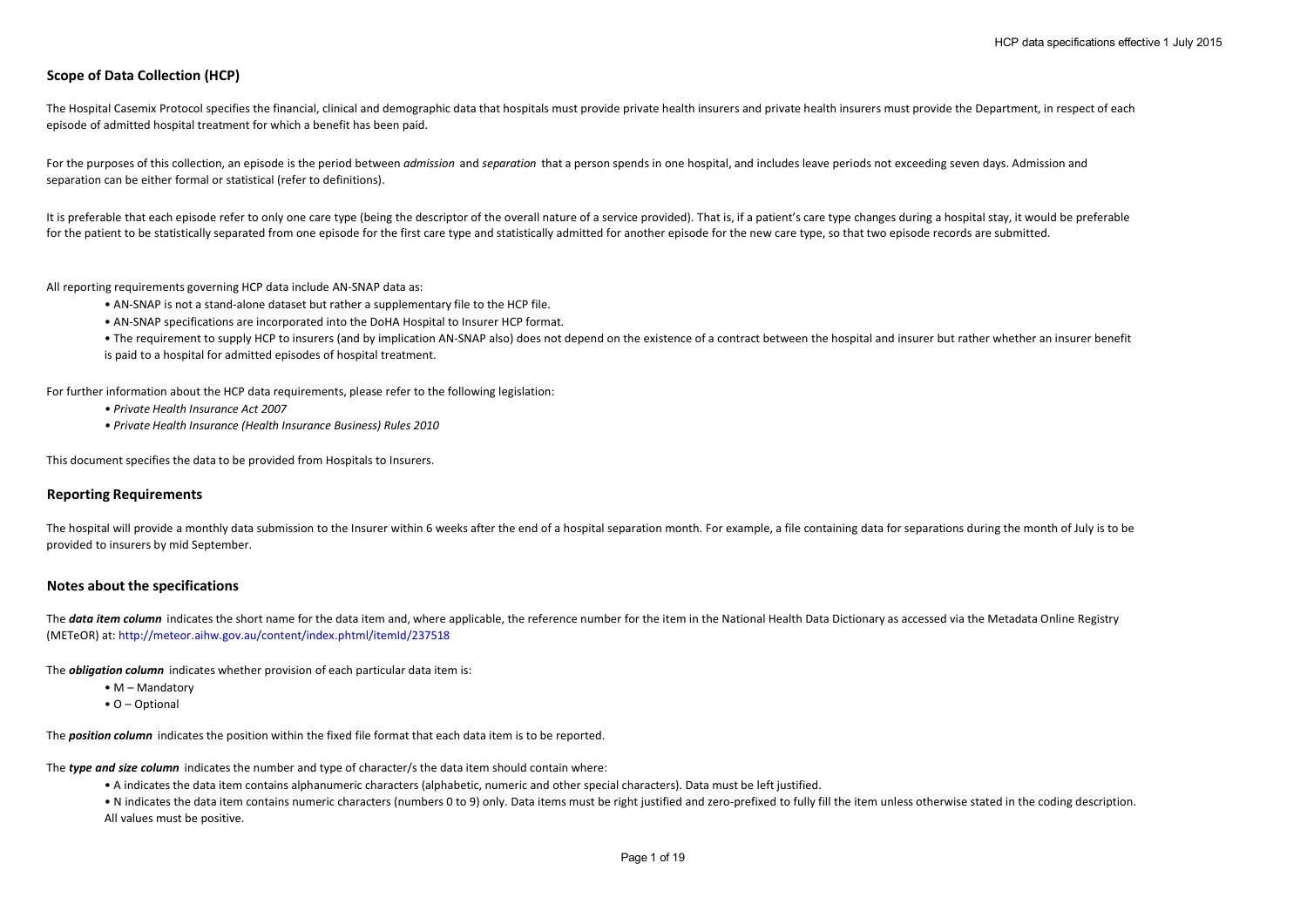The *format column* indicates the format of the characters of the data item:

- *DDMMYYYY* indicates the data item contains date information where DD represents the day, MM represents the month and YYYY represents the century and year. For example, 5 July 2006 would be
- *hhmm* indicates the data item contains time information based on a 24-hour clock, where hh represents the hour and mm represents the minutes. For example 2.35pm would be entered 1435.
- *blank filled* , in relation to a data item, means that the data item is filled with blank spaces.
- *zero filled* , in relation to a data item, means that the data item is filled with zeros.
- *zero prefix* means that leading zeros are to be inserted if necessary to ensure that the number of characters in the entry matches the data item size specified for the item.
- See the coding description column for any other special formatting requirements. *• Charges & Benefits* – supply in dollars and cents (omit decimal point) with leading zeros to fully fill item. Negative amounts are permitted for reversals. An entry of 000000000 means that no

The *repetition column* indicates the number of times the data item is repeated within the data file.

The **coding description column** provides the definition for the data item, valid values and any additional information to clarify what data should be reported and how. If a METeOR data item exists, refer to the National Health Data Dictionary for definition and collection methods.

The *edit rules column* outlines the edit checks the Department will run the data through using the Check-It software. These are split into critical errors where data will be rejected and warnings where data will be identified.

The *error codes column* indicates the error code attributed to each of the edit checks.

#### **Definitions/acronyms**

*ACHI* means the Australian Classification of Health Interventions.

*ADA* means the Australian Dental Association.

*AN-SNAP* means the Australian National Sub‑Acute and Non‑Acute Patient Classification System.

*CCU* means the coronary care unit of a hospital.

**contracted doctor** means a doctor who has entered into an agreement with a private health insurer where the doctor agrees to accept payment by the insurer in relation to treatment provided to the insured person.

contracted hospital means a hospital which has entered into an agreement with a private health insurer to accept payment in relation to an episode of hospital treatment for an insured person under a complying health product.

*DRG* means the Australian Refined Diagnosis Related Group.

*episode* means the period of admitted patient care between a formal or statistical **admission** and a formal or statistical **separation**, characterised by only one care type.

*FIM* means functional independence measure and is the outcome measure used for **overnight-stay rehabilitation patients**.

*formal admission* , in relation to a person, means the administrative process used by a hospital to record the commencement of accommodation, care or treatment of the person.

*formal separation* , in relation to a person, means the administrative process used by a hospital to record the cessation of accommodation, care or treatment of the person.

**HDU** means the high dependency unit of a hospital.

*Hospital* means a facility for which there is in force a Ministerial declaration that the facility is hospital under subsection 121-5(6) of the *Private Health Insurance Act 2007* . Hospital treatment is treatment (including the provision of goods and services) provided to a person with the intention to manage a disease, injury or condition, either at a hospital or with direct involvement of

the hospital, by either a person who is authorised by a hospital to provide the treatment or under the management or control of such a person (subsection 121-5, *Private Health Insurance Act 2007* ).

Exclusions to hospital treatment (eg treatment provided in an emergency department of a hospital) are specified in the Private Health Insurance (Health Insurance Business) Rules 2010, Part 3, Rule 8.

Inclusions to hospital treatment (eg some Chronic Disease Management Programs not involving prevention) are specified in the Private Health Insurance (Health Insurance Business) Rules 2010, Part 3.

Hospital-in-the-home means the provision of care to hospital admitted patients in their place of residence as a substitute for hospital accommodation. Place of residence may be permanent or temporary (METeOR glossary item ID: 327308) .

*Hospital-in-the-home care days* means the total number of days between HiTH commencement date and HiTH completion date.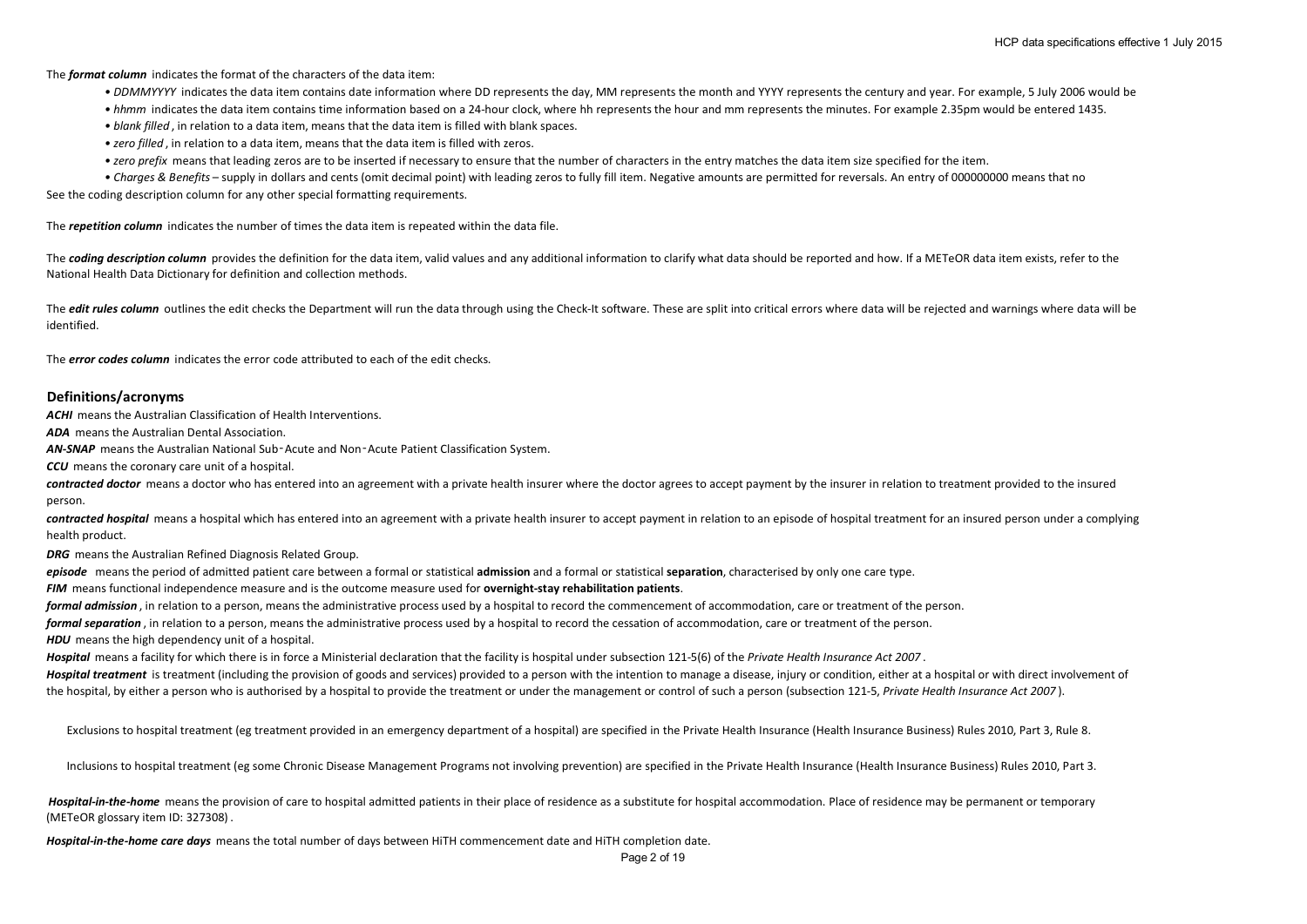ICD-10-AM means 'The International Statistical Classification of Diseases and Related Health Problems, 10th revision, Australian Modification, published by the National Centre for Classification in Health (Australia).

*ICU* means the intensive care unit of a hospital.

*insurer* means a private health insurer.

*MBS* means the Medicare Benefits Schedule, comprising:

(a) the Health Insurance (Diagnostic Imaging Services Table) Regulations 2005; and

(b) the Health Insurance (General Medical Services Table) Regulations 2005; and

(c) the Health Insurance (Pathology Services Table) Regulations 2005;

as in force from time to time, or any Regulations made in substitution for those Regulations.

*METeOR* (metadata online registry) for national data standards.

*miscellaneous service code* means any miscellaneous hospital-specific or insurer-specific non-MBS billing code.

*NHDD* means the (most current version of the) 'National Health Data Dictionary'.

*NICU* means the neonatal intensive care unit of a hospital.

*overnight*‑*stay patient* means a person who is admitted to and separates from a hospital on different dates.

*PHIAC means* Private Health Insurance Administration Council

*PICU* means the paediatric intensive care unit of a hospital.

procedure means clinical intervention that is surgical in nature, carries a procedural risk, carries an anaesthetic risk, requires specialised training, and/or requires special facilities or equipment only available in an acute care setting

*same-day patient* means a person who is admitted to and separates from a hospital on the same date.

**SCN** means the special care nursery of a hospital.

*special character* means a character that has a visual representation but is not an alphanumeric character, ideogram or blank space.

statistical admission, in relation to a person, means the administrative process used by a hospital to record the commencement of a new episode of care that provides the person with a new care type during a single hospital stay.

*statistical separation* , in relation to a person, means the administrative process used by a hospital to record the cessation of an episode of care of the person during a single hospital stay.

#### **Guide for Use**

Accommodation charges/benefits - refer to private, shared or high dependency accommodation for any Accommodation Type (i.e. advanced surgical, surgical, medical, rehabilitation, obstetrics, and psychiatry). All hospital episodes must have a charge/benefit component relating to accommodation, unless it was bundled, or the hospital billed a procedure-only fee. Therefore, cases such as chemotherapy should either have a charge/benefit component in "bundled" or "accommodation" or "theatre". They should not be reported as "other".

AN-SNAP Collection - the AN-SNAP collection is a separate data collection to the episode record for rehabilitation, which provides specific information regarding the functional gains of patients undergoing rehabilitation, as well as the AN-SNAP class for overnight admitted patients. It is expected that one AN-SNAP record be reported for each overnight admitted rehabilitation program, and one AN-SNAP record be reported for an entire episode of care consisting of multiple same day visits. The AN-SNAP record should be linked to the episode with the same separation date.

AN-SNAP Class - The AN-SNAP class allocated to each overnight admitted patient is in part determined by their FIM admission score. Given the FIM is not collected for same-day patients it is impossible to allocate same-day patients an AN-SNAP class.

*Bundled charges/benefits* - refer to an aggregate of 2 or more charges billed by the hospital/paid by the insurer, such as case payments by DRG or MBS.

*CCU charges, benefits, days and hours* - exclude ICU, SCN, NICU, PICU and HDU in calculations.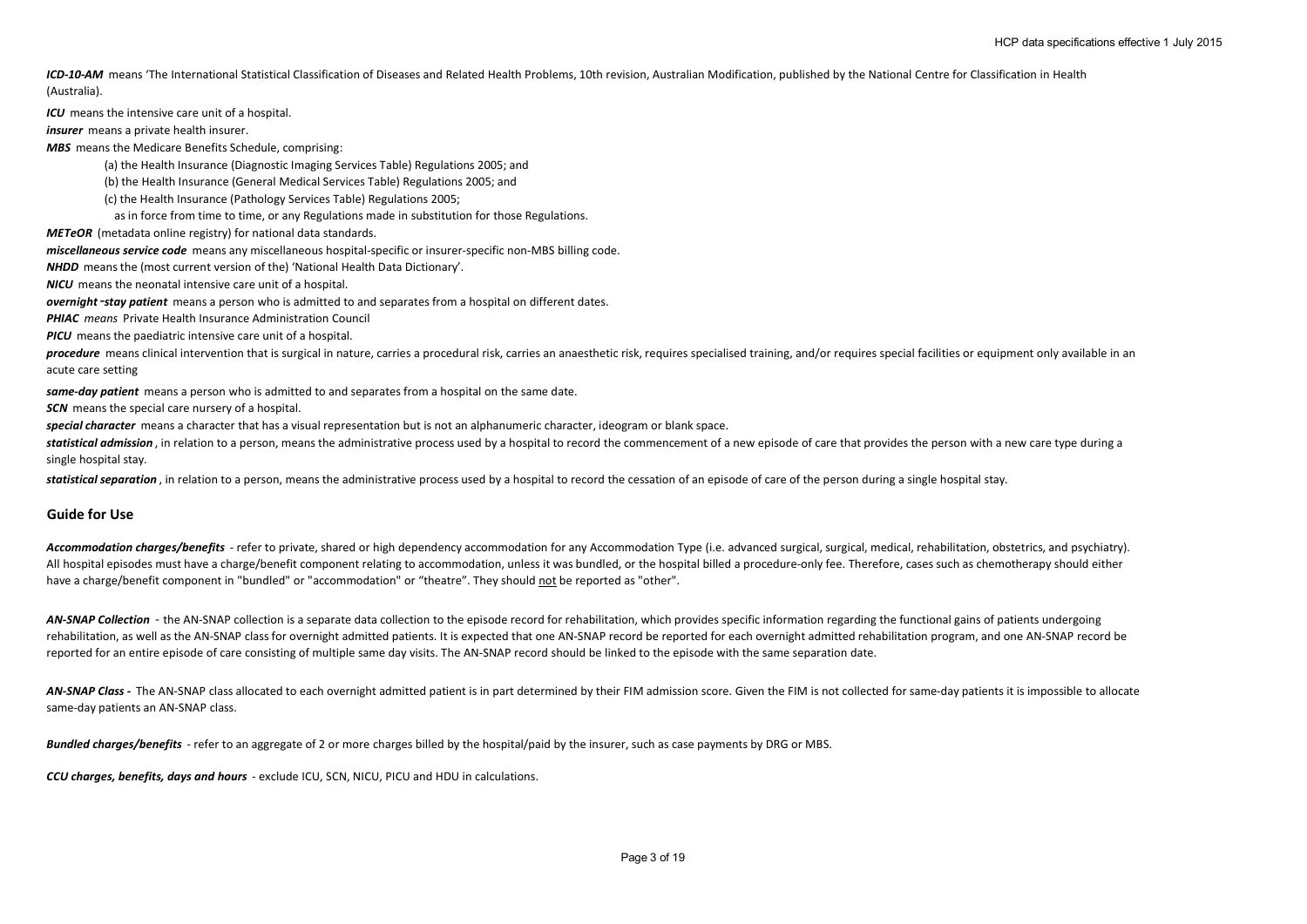*Functional Independence Measure -* The FIM score is used to measure functional improvement and is comprised of 18 items (13 motor items and 5 cognition items) with a maximum score of seven and a minimum score of one. Total scores can range from 18 to 126. Admission scores must be collected within 72 hours after the admission. Discharge scores must be collected within 72 hours of discharge, unless the patient died during the episode. Guide for collecting the AROC inpatient data set should be followed for scoring the FIM. This applies to AN-SNAP admission and discharge FIM scores for overnight-stay patients. The FIM is not collected for same-day patients.

*Hospital-in-the-home (HITH) -* Episodes which include HITH services should be reported in a manner consistent with claiming practice. For example,

(a) HITH services which are part of an admitted psychiatric program and are claimed as a single same day service must be reported as single same day episode. This includes psychiatric patients that remain in an admitted HITH program over extended periods of time.

(b) If hospital claims are submitted to insurers at the conclusion of the admitted psychiatric HITH program, then one episode must be reported spanning the length of the program.

*ICU charges, benefits, days and hours* - include NICU and PICU; exclude SCN, CCU or HDU in calculations.

*Infant weight neonate* **-** For live births (http://meteor.aihw.gov.au/content/pop/index.phtml/itemId/265594), birth weight

(http://meteor.aihw.gov.au/content/pop/index.phtml/itemId/265625) should preferably be measured within the first hour of life before significant postnatal weight loss has occurred. While statistical tabulations include 500 g groupings for birth weight, weights should not be recorded in those groupings. The actual weight should be recorded to the degree of accuracy to which it is measured. In perinatal collections the birth weight is to be provided for live born and stillborn babies.

*Minutes in Theatre* - from the time the patient entered the operating theatre or procedure room until the time the patient left the operating theatre or procedure room. For example, coronary angiography/angioplasty, lithotripsy and ECT must have minutes of operating theatre time reported, even though they are performed in a procedure room rather than a theatre.

Other charges/benefits - refer to services which cannot be categorised as accommodation, theatre, labour, ICU, pharmacy, prosthesis, bundled, SCN, CCU or HITH. It excludes ex-gratia charges, television, phone calls, extra meals, FED, reversals or journal adjustments.

**Palliative care status and days** - calculations to include care provided in: a palliative care unit; a designated palliative care program; or under the principal clinical management of a palliative care physician or in the opinion of the treating doctor, when the principal clinical intent of care is palliation.

Principal MBS item - select on the basis of: (a) the patient's first visit to a theatre or procedure room/coronary angiography suite; and (b) the MBS with the highest benefit amount. The principal MBS item relates to theatre or procedure room/angiography suite, and not to the medical item billed by the doctor. It may not necessarily correlate to the Principal Procedure Code. For example, renal dialysis, coronary angiography/ angioplasty, same-day chemotherapy, lithotripsy, ECT and sleep studies must have an MBS item number reported, even though they are procedure room rather than theatre. Where possible, any services that do not have a valid MBS item should be reported in the Miscellaneous Service Code item (item 53).

Principal Item Date - The date on which the principal MBS item is carried out. If there is no principal MBS item, then the date that the first Miscellaneous Service Code item was carried out may optionally be entered.

Qualified days for newborns - The number of qualified days is calculated with reference to the date of admission, date of separation and any other date(s) of change of qualification status: the date of admission is counted if the patient was qualified at the end of the day; the date of change to qualification status is counted if the patient was qualified at the end of the day; the date of separation is not counted, even if the patient was qualified on that day. The normal rules for calculations of patient days apply. To determine if newborn days are qualified days, see the METeOR definition for Newborn Qualification Status (Metadata glossary item 327254) .

*SCN charges, benefits, days and hours* - exclude NICU, ICU, CCU, PICU and HDU in calculations.

Secondary MBS item - The secondary MBS items relate to theatre, and not to the medical item billed by the doctor. It may not always correlate to the Procedure Codes (ICD-10-AM). Where possible, any services that do not have a valid MBS item should be reported in the Miscellaneous Service Code item (item 53).

*Theatre charges/benefits* - refer to a theatre/procedure room/angiography suite. This applies to theatre charges, benefits and minutes in theatre.

Page 4 of 19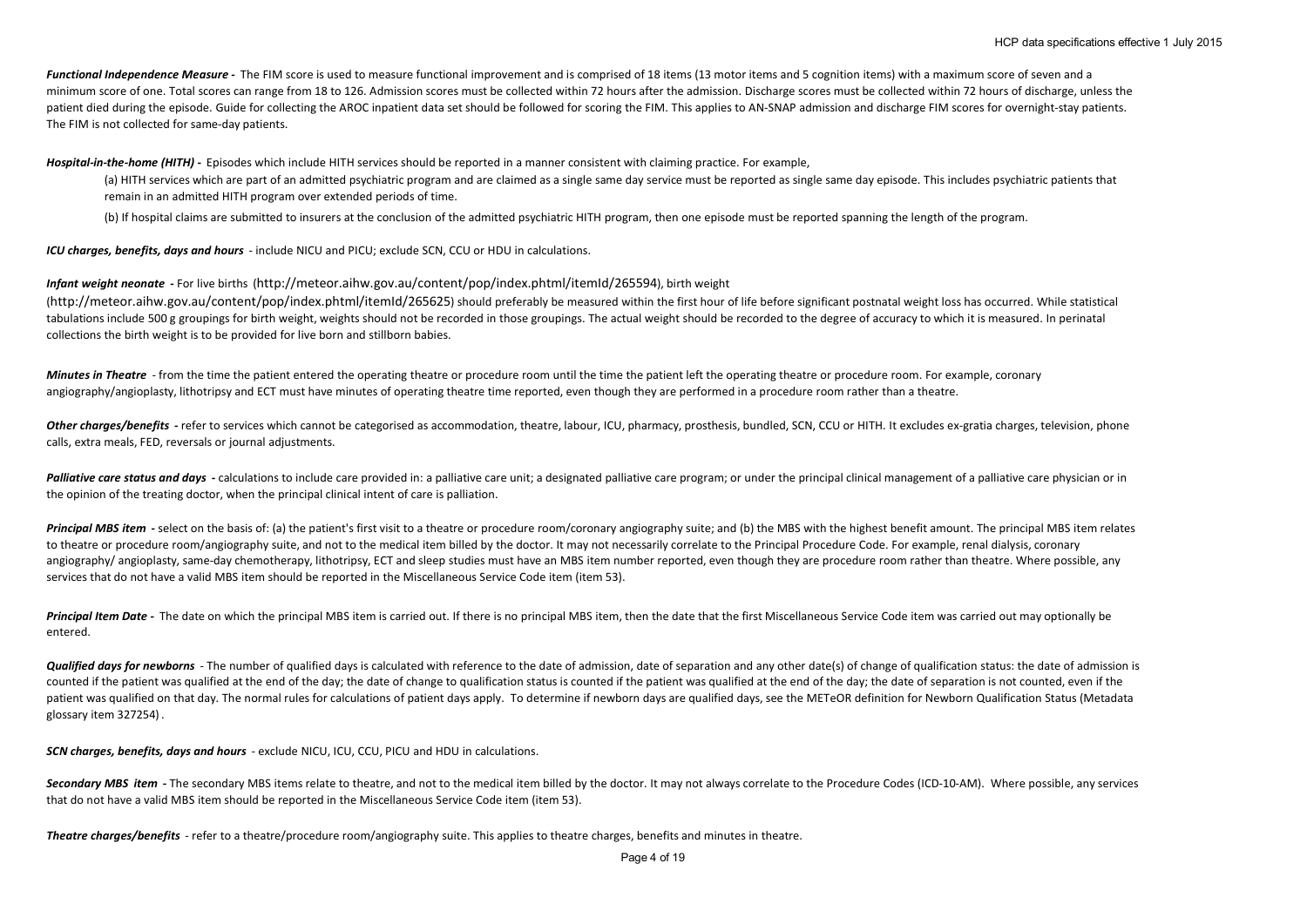*Re-admission within 28 days* - Planned re-admission refers to planned re-admission within 28 days from this or another hospital. Note: do not include transfers from another hospital as re-admissions.

## **Data Quality**

# *Error Codes*

 $1<sup>st</sup>$  Character – represents the type of record i.e. E (episode) and A (AN-SNAP)

 $2^{nd}$  Character – W (represents a warning where an edit rule has been identified)– the record will be accepted and insurers notified

 $2^{nd}$  Character – E (represents an error where an edit rule has failed) – the record will be rejected and insurers notified

# **Further information**

For further information about the HCP requirements, please see the following websites:

General information about the data collection including AN-SNAP, health insurer codes, reports and software

#### www.health.gov.au/casemix

List of Hospital provider numbers

To request a list of hospital provider numbers please email: declarations@health.gov.au

Metadata and health dictionary specifications

http://meteor.aihw.gov.au/content/index.phtml/itemId/181162

For private health insurance industry information

www.phiac.gov.au

Commonwealth Prosthesis list

http://www.health.gov.au/internet/main/publishing.nsf/Content/health-privatehealth-prostheseslist.htm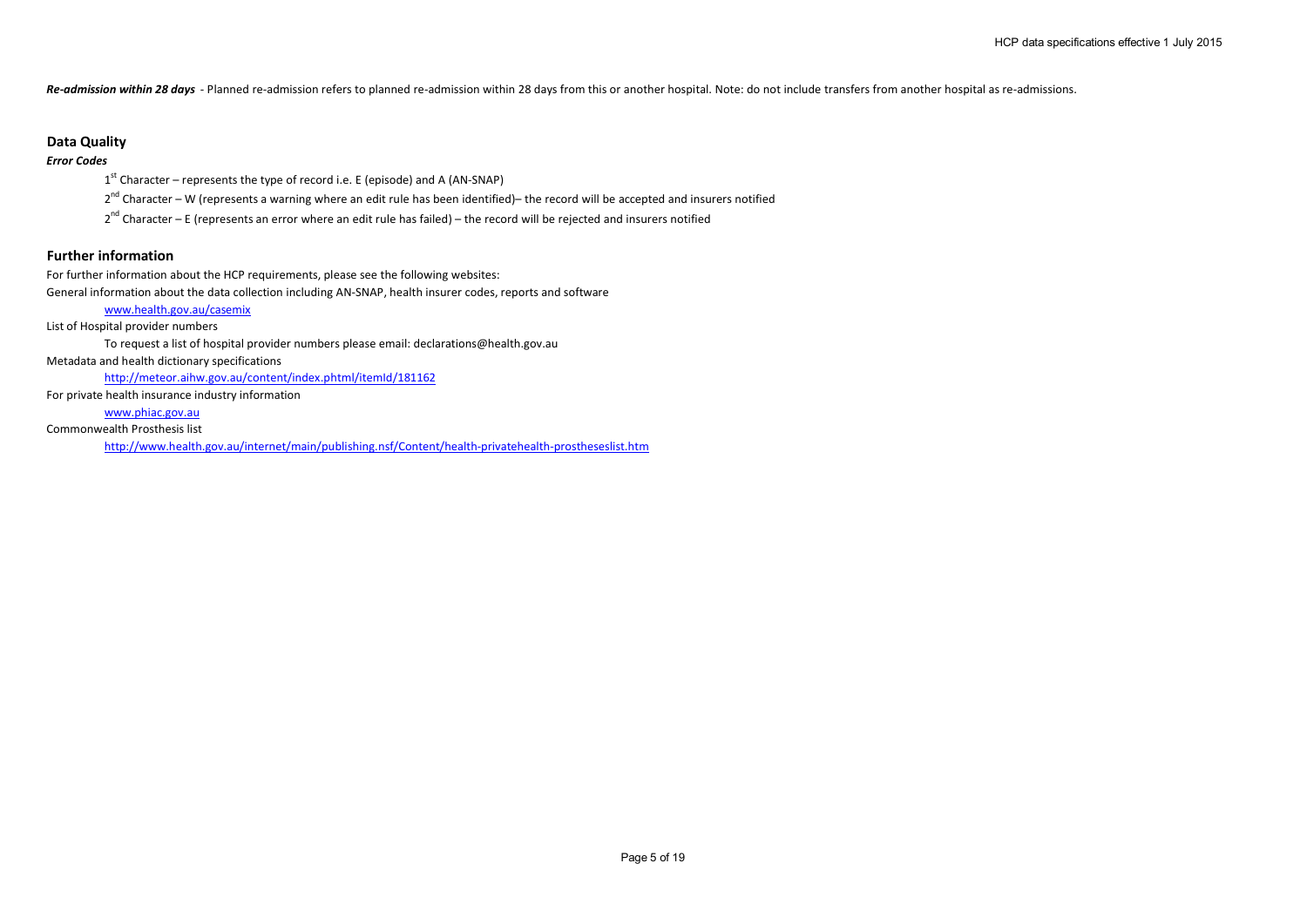|    | Item No Data Item        | Obligation |           | Position Type & Size | Format          | <b>Comments</b>                                                                     | <b>Edit Rules</b>                                | <b>Error Code/s</b> |
|----|--------------------------|------------|-----------|----------------------|-----------------|-------------------------------------------------------------------------------------|--------------------------------------------------|---------------------|
|    |                          |            |           |                      |                 |                                                                                     |                                                  |                     |
|    | <b>Provider Number</b>   | м          | $1 - 8$   | A(8)                 | <b>NNNNNNNA</b> | The Commonwealth-issued hospital provider number (must be 8 characters,             | Reject the file if not a valid 8 character       | HE01                |
|    |                          |            |           |                      |                 | include leading zero)                                                               | Commonwealth provider number                     |                     |
|    |                          |            |           |                      |                 |                                                                                     |                                                  |                     |
|    | Insurer/Group Identifier | м          | $9 - 11$  | A(3)                 |                 | The insurer identifier selected from the list of registered private health insurers |                                                  |                     |
|    |                          |            |           |                      |                 | or the code for the group of insurers (e.g. AHS for Australian Health Service       |                                                  |                     |
|    |                          |            |           |                      |                 | Alliance).                                                                          |                                                  |                     |
|    | Disk Reference number    | M          | $12 - 19$ | A(8)                 |                 | Number identifies the file/disk ID                                                  |                                                  |                     |
|    | Date Prepared            | M          | $20 - 27$ | A(8)                 |                 | DDMMYYYY The date data was prepared by hospital                                     | <b>Reject</b> the file if not in format          | HE04                |
|    |                          |            |           |                      |                 |                                                                                     | <b>DDMMYYYY</b>                                  |                     |
| 5  | Number of records        | M          | 28-31     | N(4)                 |                 | The number of episodes on file/disk                                                 | <b>Reject</b> the file if mismatch on Episode    | HE05                |
|    |                          |            |           |                      |                 |                                                                                     | record count                                     |                     |
|    |                          |            |           |                      |                 |                                                                                     | <b>Reject</b> the file if not numeric            | HE05.1              |
|    | Test Flag                | M          | 32        | A(1)                 |                 | T=Test, P=Production                                                                |                                                  |                     |
|    | <b>Resubmitted Disk</b>  | M          | 33        | A(1)                 |                 | Indicates if the file/disk is being resubmitted Y/N                                 |                                                  |                     |
| 8  | Period From              | M          | 34-41     | A(8)                 | <b>DDMMYYYY</b> | Period starting (separation month)                                                  | <b>Reject</b> the file if not in format          | HE08                |
|    |                          |            |           |                      |                 |                                                                                     | <b>DDMMYYYY</b>                                  |                     |
|    |                          |            |           |                      |                 |                                                                                     | <b>Reject</b> the file if not within date period | <b>HE08.1</b>       |
|    |                          |            |           |                      |                 |                                                                                     | applicable for month year specified in           |                     |
|    |                          |            |           |                      |                 |                                                                                     | physical file name                               |                     |
|    |                          |            |           |                      |                 |                                                                                     |                                                  |                     |
| 9  | Period to                | M          | 42-49     | A(8)                 | <b>DDMMYYYY</b> | Period ending (separation month)                                                    | Reject the file if not in format                 | HE09                |
|    |                          |            |           |                      |                 |                                                                                     | <b>DDMMYYYY</b>                                  |                     |
| 10 | <b>HCP Version</b>       | м          | 50-53     | N(4)                 |                 | HCP version 0900                                                                    |                                                  |                     |
|    | <b>ICD Version</b>       | м          | 54-57     | N(4)                 |                 | ICD version 10.9=1009                                                               | <b>Reject</b> if not a valid ICD version         | <b>HE11</b>         |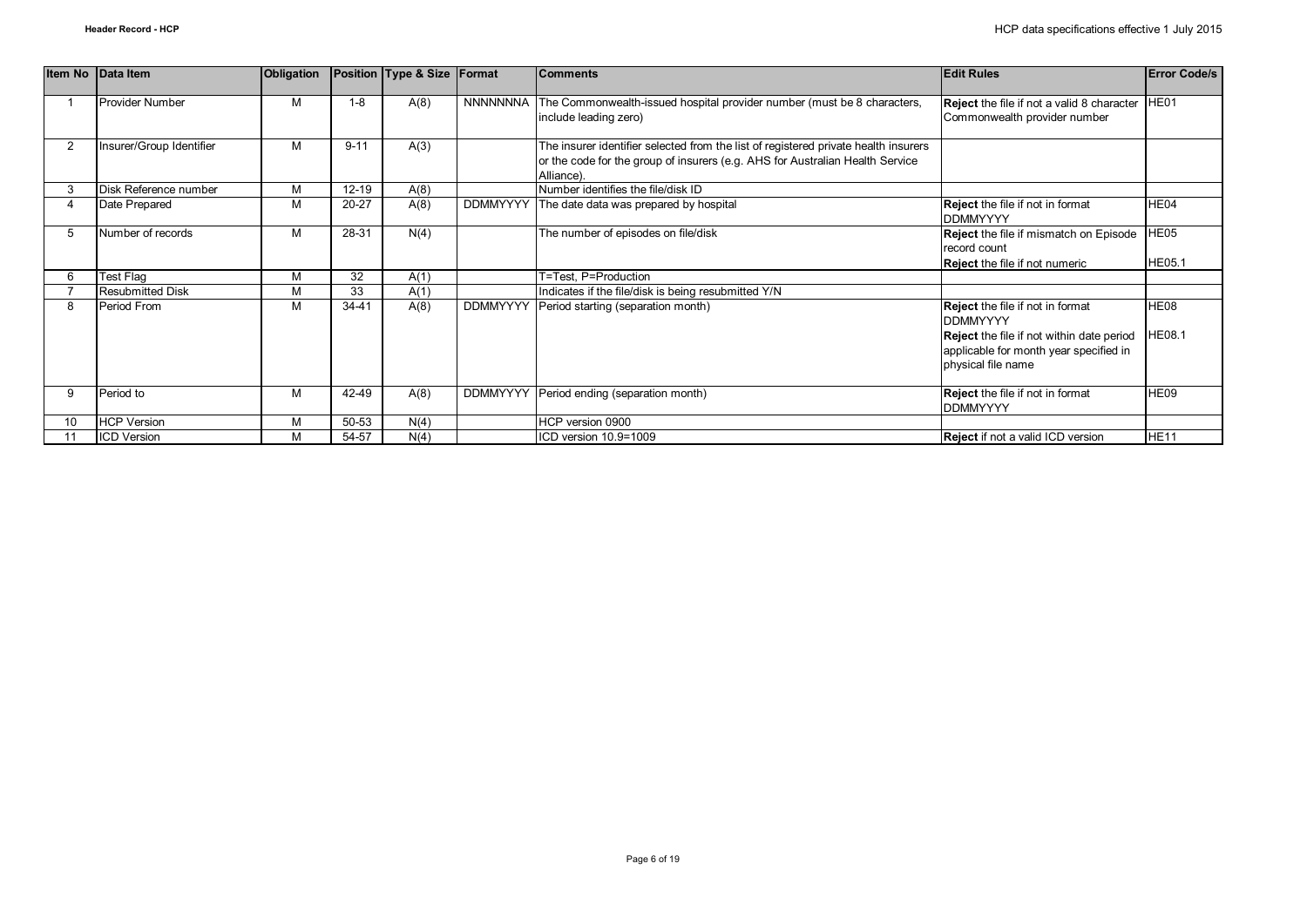|                | No Data Item                            | <b>METeOR</b><br>identifier | <b>ECLIPSE</b><br>identifier | Obligation Position Position Type & | <b>Start</b>     | End | size  | Format                            | <b>Repetition Coding description</b>                                                                                                                                                                                                                                                 | <b>Edit Rules</b>                                                                                                                        | Error<br>code/s                            |
|----------------|-----------------------------------------|-----------------------------|------------------------------|-------------------------------------|------------------|-----|-------|-----------------------------------|--------------------------------------------------------------------------------------------------------------------------------------------------------------------------------------------------------------------------------------------------------------------------------------|------------------------------------------------------------------------------------------------------------------------------------------|--------------------------------------------|
|                | Insurer Membership<br><b>Identifier</b> |                             |                              | M                                   |                  | 15  | A(15) | Left justify<br><b>Blank fill</b> | Insurer membership identifier.                                                                                                                                                                                                                                                       | Reject record if blank                                                                                                                   | <b>EE001</b>                               |
| $\overline{2}$ | Insurer Identifier                      |                             |                              | M                                   | 16               | 18  | A(3)  | Left justify                      | Insurer identifier selected from the list of registered private health<br>insurers.                                                                                                                                                                                                  | Reject record if not a valid insurer<br>code                                                                                             | EE002                                      |
| l3             | Episode Identifier                      |                             |                              | M                                   | 19               | 33  | A(15) | Left justify                      | Unique episode identifier for this episode of care.                                                                                                                                                                                                                                  | Reject record if blank<br>Reject record if not unique within<br>monthly file                                                             | EE003<br>EE003.1                           |
| 14             | <b>Family Name</b>                      | 286953                      |                              | M                                   | 34               | 61  | A(28) | Left justify                      | That part of a name a person usually has in common with some<br>other members of his/her family, as distinguished from his/her<br>given names, as represented by text.                                                                                                               | Reject record if blank                                                                                                                   | <b>EE004</b>                               |
| 15             | Given Name                              | 287035                      |                              | M                                   | 62               | 81  | A(20) | Left justify                      | The person's identifying name within the family group or by which<br>the person is socially identified, as represented by text.                                                                                                                                                      | Identify record if blank                                                                                                                 | EW005                                      |
| 6              | Date of Birth                           | 287007                      |                              | M                                   | 82               | 89  | A(8)  | <b>DDMMYYYY</b>                   | The date of birth of the person.                                                                                                                                                                                                                                                     | Reject record if not in format<br><b>DDMMYYYY</b>                                                                                        | EE006                                      |
|                | Postcode - Australian                   | 287224                      |                              | M                                   | 90               | 93  | N(4)  |                                   | The numeric descriptor for a postal delivery area, aligned with<br>locality, suburb or place for the address of a person.<br>9999 = unknown postcode<br>$8888 = 0$ verseas                                                                                                           | Reject record if not (a valid<br>Australian postcode or 9999 or<br>8888)                                                                 | <b>EE007</b>                               |
| lя             | Sex                                     | 287316                      |                              | M                                   | 94               | 94  | N(1)  |                                   | The biological distinction between male and female, as<br>represented by a code.<br>$1 = Male$<br>$2$ = Female<br>3 = Intersex or Indeterminate<br>9 = Not stated / inadequately described                                                                                           | Reject record if not (1, 2, 3 or 9)                                                                                                      | EE008                                      |
| <b>g</b>       | <b>Admission Date</b>                   | 269967                      |                              | M                                   | 95               | 102 | A(8)  | DDMMYYYY 1                        | Date on which an admitted patient commences an episode of<br>care.                                                                                                                                                                                                                   | Reject record if not in format<br><b>DDMMYYYY</b>                                                                                        | EE009                                      |
| 10             | <b>Separation Date</b>                  | 270025                      |                              | M                                   | 103              | 110 | A(8)  | DDMMYYYY                          | Date on which an admitted patient completes an episode of care.                                                                                                                                                                                                                      | <b>Reject</b> file if not in format<br>DDMMYYYY, or if not ≥ admission<br>date, or if MM is not same as month<br>input in Insurer Header | EE010                                      |
| 11             | <b>Hospital Type</b>                    |                             |                              | M                                   | 111              | 111 | N(1)  |                                   | The type of hospital where the episode occurred.<br>$1 =$ Public<br>$2$ = Private<br>3 = Private Day Facility<br>$4$ = Public Day Facility<br>$9 = Other/unknown$                                                                                                                    | <b>Reject</b> record if not (1, 2, 3, 4 or 9).<br>Identify if hospital type does not<br>match provider hospital table                    | EE011<br><b>EW011</b>                      |
|                | 12 ICU Days                             |                             |                              | M                                   | 112              | 114 | N(3)  | Right justify<br>Zero prefix      | The number of days the patient spent in ICU, NICU or PICU.<br>Zero fill if not applicable.<br>refer to guide for use.                                                                                                                                                                | Reject record if not numeric.<br>Reject record if not zero for day<br>facilities (public or private)<br>*warning for public hospitals    | EE012.0<br>EW012.0*<br>EE012.1<br>EW012.1* |
| 13             | <b>ICU Hours</b>                        |                             |                              | $\circ$                             | 115              | 118 | N(4)  | Right justify<br>Zero prefix      | The number of hours the patient spent in ICU, NICU or PICU.<br>Zero fill if not applicable<br>refer to quide for use.                                                                                                                                                                | If present, reject record if not<br>numeric                                                                                              | EE013                                      |
| 14             | <b>Total Psychiatric Care</b><br>Days   | 270300                      |                              | M                                   | $\overline{119}$ | 123 | N(5)  | Right justify<br>Zero prefix      | The sum of the number of days or part days of stay that the<br>person received care as an admitted patient or resident within a<br>designated psychiatric unit, minus the sum of leave days<br>occurring during the stay within the designated unit.<br>Zero fill if not applicable. | Reject if not numeric                                                                                                                    | <b>EE014</b>                               |
| 15             | Diagnosis Related Group 391295          |                             |                              | $\Omega$                            | 124              | 127 | A(4)  | Left justify                      | A patient classification scheme which provides a means of<br>relating the number and types of patients treated in a hospital to<br>the resources required by the hospital, as represented by a code.                                                                                 | If present, identify record if not a<br>valid DRG code for DRG version<br>supplied at item 16.                                           | <b>EW015</b>                               |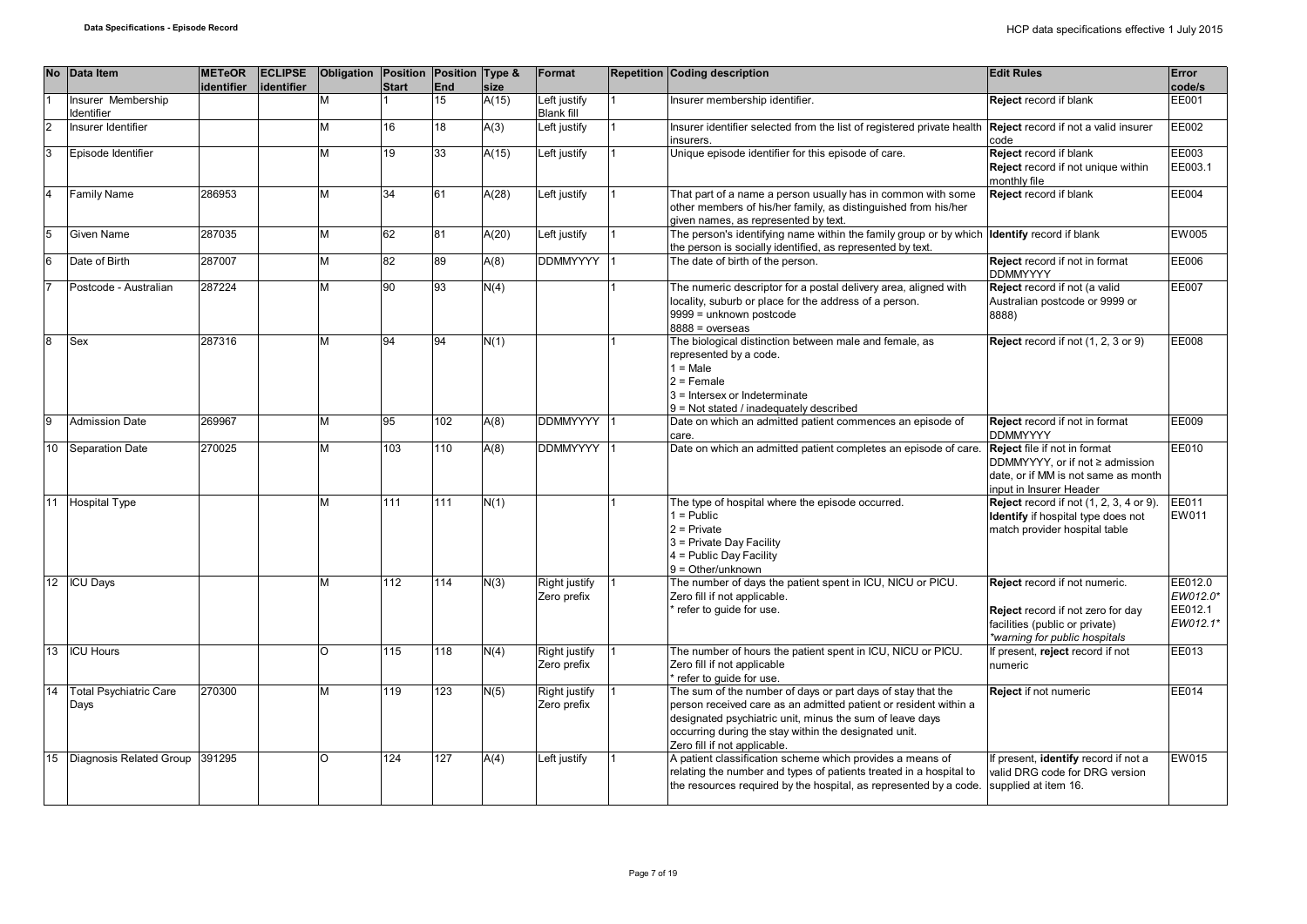|    | No Data Item                                             | <b>METeOR</b><br>identifier | <b>ECLIPSE</b><br>lidentifier | Obligation Position Position Type & | Start | End | size | Format                                                                    | <b>Repetition Coding description</b>                                                                                                                                                                                                                                                                                                                                                                                                                                                                                                                                                                                                                                                                                                                                                                                                                                                                                                   | <b>Edit Rules</b>                                                                                                                                                                                 | Error<br>code/s    |
|----|----------------------------------------------------------|-----------------------------|-------------------------------|-------------------------------------|-------|-----|------|---------------------------------------------------------------------------|----------------------------------------------------------------------------------------------------------------------------------------------------------------------------------------------------------------------------------------------------------------------------------------------------------------------------------------------------------------------------------------------------------------------------------------------------------------------------------------------------------------------------------------------------------------------------------------------------------------------------------------------------------------------------------------------------------------------------------------------------------------------------------------------------------------------------------------------------------------------------------------------------------------------------------------|---------------------------------------------------------------------------------------------------------------------------------------------------------------------------------------------------|--------------------|
| 16 | <b>DRG</b> Version                                       |                             |                               | O                                   | 128   | 129 | A(2) |                                                                           | The version of the DRG classification:<br>$41$ = version 4.1<br>$42$ = version 4.2<br>$50$ = version $5.0$<br>$51$ = version $5.1$<br>$52$ = version $5.2$<br>$60 =$ version $6.0$<br>$6x =$ version $6.x$<br>$70$ = version $7.0$<br>$80$ = version $8.0$<br>$na = version n.a$<br>Must be supplied if DRG code provided at item 15.                                                                                                                                                                                                                                                                                                                                                                                                                                                                                                                                                                                                  | If present, identify record if not a<br>valid version.<br><b>Identify</b> if blank and DRG code<br>provided at item 15.                                                                           | EW016.0<br>EW016.1 |
| 17 | <b>Admission Time</b>                                    | 269972                      |                               | M                                   | 130   | 133 | N(4) | hhmm (24<br>hour clock)                                                   | Time at which an admitted patient commences an episode of<br>care.<br>Blank fill if not applicable.<br>Mandatory for same-day patients only.                                                                                                                                                                                                                                                                                                                                                                                                                                                                                                                                                                                                                                                                                                                                                                                           | Reject record if and same-day<br>status is 1.<br>If present, Reject record if not a valid EE017.1<br>time value in format HHMM (HH is in<br>the range 00-23 and MM is in the<br>range 00-59)      | <b>EE017</b>       |
| 18 | <b>Urgency of Admission</b>                              | 269986                      |                               | M                                   | 134   | 134 | N(1) |                                                                           | Whether the admission has an urgency status assigned and, if<br>so, whether admission occurred on an emergency basis, as<br>represented by a code.<br>1 = Urgency status assigned - Emergency<br>$2$ = Urgency status assigned - Elective<br>3 = Urgency status not assigned<br>9 = Not known/not reported                                                                                                                                                                                                                                                                                                                                                                                                                                                                                                                                                                                                                             | Reject record if not (1, 2, 3 or 9)                                                                                                                                                               | <b>EE018</b>       |
| 19 | Provider Number of<br>Hospital from which<br>transferred |                             |                               | M                                   | 135   | 142 | A(8) | <b>NNNNNNNA</b><br>(upper case)                                           | The Commonwealth-issued hospital provider number for the<br>hospital from which a patient has been transferred (Provider<br>number required only when HCP item number 21 is reported as:<br>1- Admitted patient transferred from another hospital)<br>Blank fill if no hospital transfer.                                                                                                                                                                                                                                                                                                                                                                                                                                                                                                                                                                                                                                              | Reject record if not a valid 8<br>character Commonwealth provider<br>number and Source of Referral (item<br>21) is 1.<br>Reject record if not blank and<br>Source of Referral (item 21) is not 1. | EE019<br>EE019.1   |
| 20 | Care Type                                                | 270174                      |                               | M                                   | 143   | 145 | N(3) | Left justify two 1<br>digit codes<br>and follow<br>with a blank<br>space) | The overall nature of a clinical service provided to an admitted<br>patient during an episode of care (admitted care), or the type of<br>service provided by the hospital for boarders or posthumous<br>organ procurement (other care), as represented by a code.<br>$10 =$ Acute Care<br>20 = Rehabilitation Care<br>21 = Rehabilitation Care delivered in a designated unit<br>22 = Rehabilitation Care according to a designated program<br>23 = Rehabilitation Care is the principal clinical intent<br>30 = Palliative Care<br>31 = Palliative Care delivered in a designated unit<br>32 = Palliative Care according to a designated program<br>33 = Palliative Care is the principal clinical intent<br>40 = Geriatric evaluation and management<br>50 = Psychogeriatric Care<br>60 = Maintenance Care<br>70 = Newborn Care<br>80 = Other admitted patient care<br>90 = Organ procurement - posthumous<br>100 = Hospital boarder | Reject record if not (10, 20, 21, 22,<br>23, 30, 31, 32, 33, 40, 50, 60, 70, 80,<br>90 or 100)                                                                                                    | <b>EE020</b>       |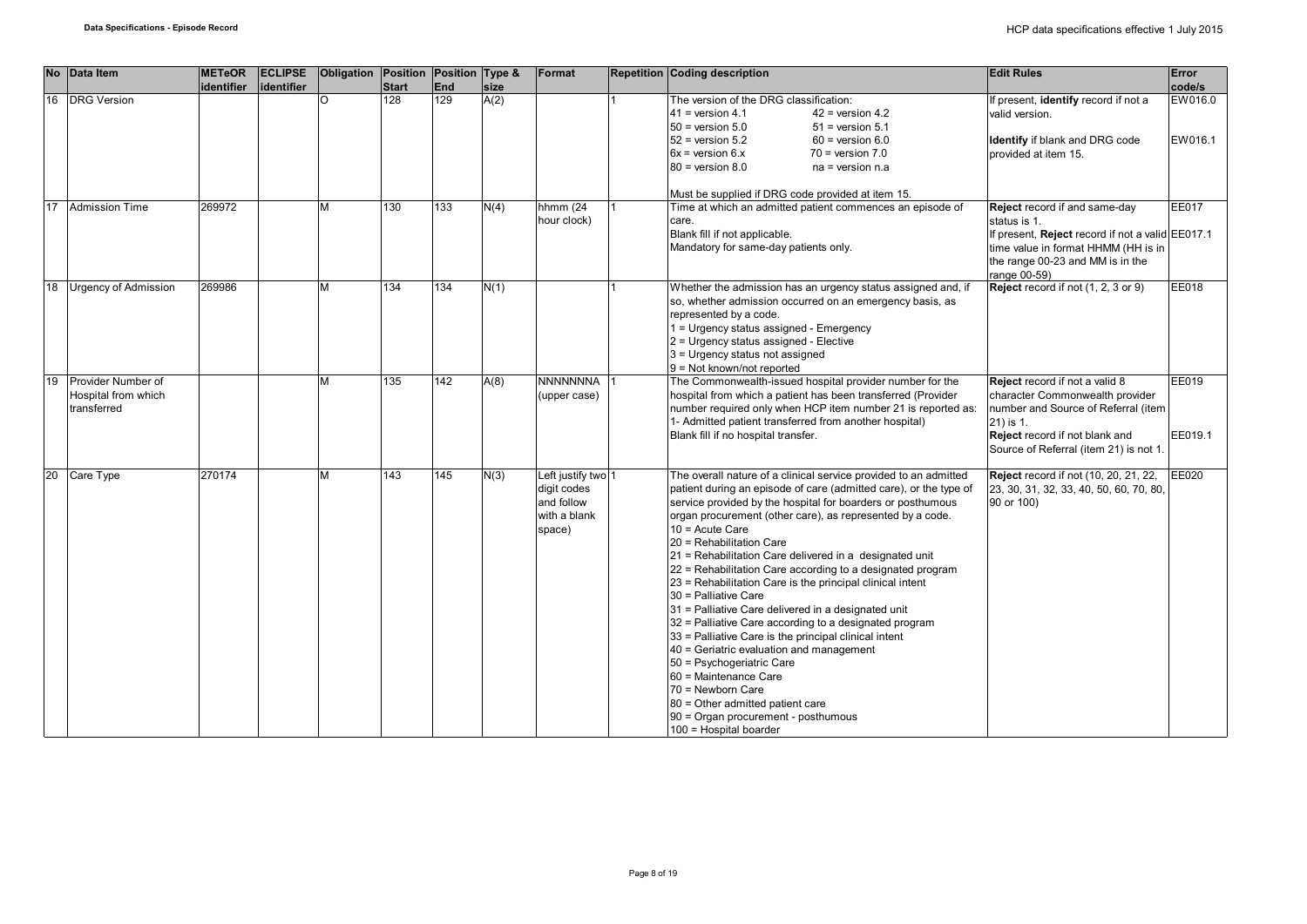| <b>No</b> | Data Item                            | <b>METeOR</b><br>identifier | <b>ECLIPSE</b><br>identifier | Obligation Position Position Type & | <b>Start</b> | End | size | Format | <b>Repetition Coding description</b>                                                                                                                                                                                                                                                                                                                                                                                                                                                                             | <b>Edit Rules</b>                                               | Error<br>code/s |
|-----------|--------------------------------------|-----------------------------|------------------------------|-------------------------------------|--------------|-----|------|--------|------------------------------------------------------------------------------------------------------------------------------------------------------------------------------------------------------------------------------------------------------------------------------------------------------------------------------------------------------------------------------------------------------------------------------------------------------------------------------------------------------------------|-----------------------------------------------------------------|-----------------|
| 21        | Source of Referral                   |                             |                              | M                                   | 146          | 146 | N(1) |        | The facility from which the patient was referred:<br>$0 = Born$ in hospital<br>1 = Admitted patient transferred from another hospital<br>$2$ = Statistical admission – care type change<br>4 = From Accident/Emergency<br>5 = From Community Health service<br>$6$ = From Outpatients department<br>7 = From Nursing Home<br>8 = By outside Medical Practitioner<br>$9 = Other$                                                                                                                                  | <b>Reject</b> record if not (0, 1, 2, 4, 5, 6,<br>7, 8 or 9)    | EE021           |
| 22        | Discharge Intention on<br>Admission  |                             |                              | റ                                   | 147          | 147 | N(1) |        | The intended mode of separation at time of admission:<br>1 = Discharge to an(other) acute hospital<br>$2$ = Discharge to a nursing home<br>3 = Discharge to a psychiatric hospital<br>4 = Discharge to palliative care unit/hospice<br>5 = Discharge to other health care accommodation<br>$8 = To pass away$<br>$9$ = Discharge to usual residence                                                                                                                                                              | If present, reject record if not (1, 2,<br>$3, 4, 5, 8$ or $9)$ | EE022           |
| 23        | Inter-hospital contracted<br>patient | 270409                      |                              | M                                   | 148          | 148 | N(1) |        | An episode of care for an admitted patient whose treatment<br>and/or care is provided under an arrangement between a hospital<br>purchaser of hospital care (contracting hospital) and a provider of<br>an admitted service (contracted hospital), and for which the<br>activity is recorded by both hospitals, as represented by a code.<br>1 = Inter-Hospital contracted patient from public sector<br>2 = Inter-Hospital contracted patient from private sector<br>$3$ = Not contracted<br>$9 = Not reported$ | Reject record if not (1, 2, 3 or 9)                             | EE023           |
| 24        | Mental Health Legal<br><b>Status</b> | 270351                      |                              | м                                   | 149          | 149 | N(1) |        | Whether a person is treated on an involuntary basis under the<br>relevant state or territory mental health legislation, at any time<br>during an episode of admitted patient care, an episode of<br>residential care or treatment of a patient/client by a community<br>based service during a reporting period, as represented by a<br>code.<br>$1 =$ Involuntary patient<br>$2 =$ Voluntary patient<br>$3$ = Not permitted to be reported under the laws of a State or<br>Territory<br>$8 = Not applicable$    | Reject record if not (1, 2, 3 or 8)                             | EE024           |
| 25        | <b>Palliative Care Status</b>        |                             |                              | м                                   | 150          | 150 | N(1) |        | An indicator of whether the episode involved palliative care.<br>1 = Patient required palliative care during episode<br>$2$ = No palliative care required during episode<br>This item is required because some States do not statistically<br>discharge to palliative care.<br>* refer to the guide for use.                                                                                                                                                                                                     | Reject record if not (0, 1 or 2).                               | EE025           |
| 26        | Re-admission within 28<br>Days       |                             |                              | M                                   | 151          | 151 | N(1) |        | An indicator of the re-admission of a patient to hospital within 28<br>days of previous discharge for treatment of a similar or related<br>condition.<br>1 = Unplanned re-admission and patient previously treated at this<br>hospital<br>2 = Unplanned re-admission and patient previously treated at<br>another hospital<br>3 = Planned re-admission from this or another hospital<br>$8$ = Not applicable/ not known<br>Note: do not include transfers from another hospital as re-<br>admissions             | Reject record if not (1, 2, 3 or 8)                             | EE026           |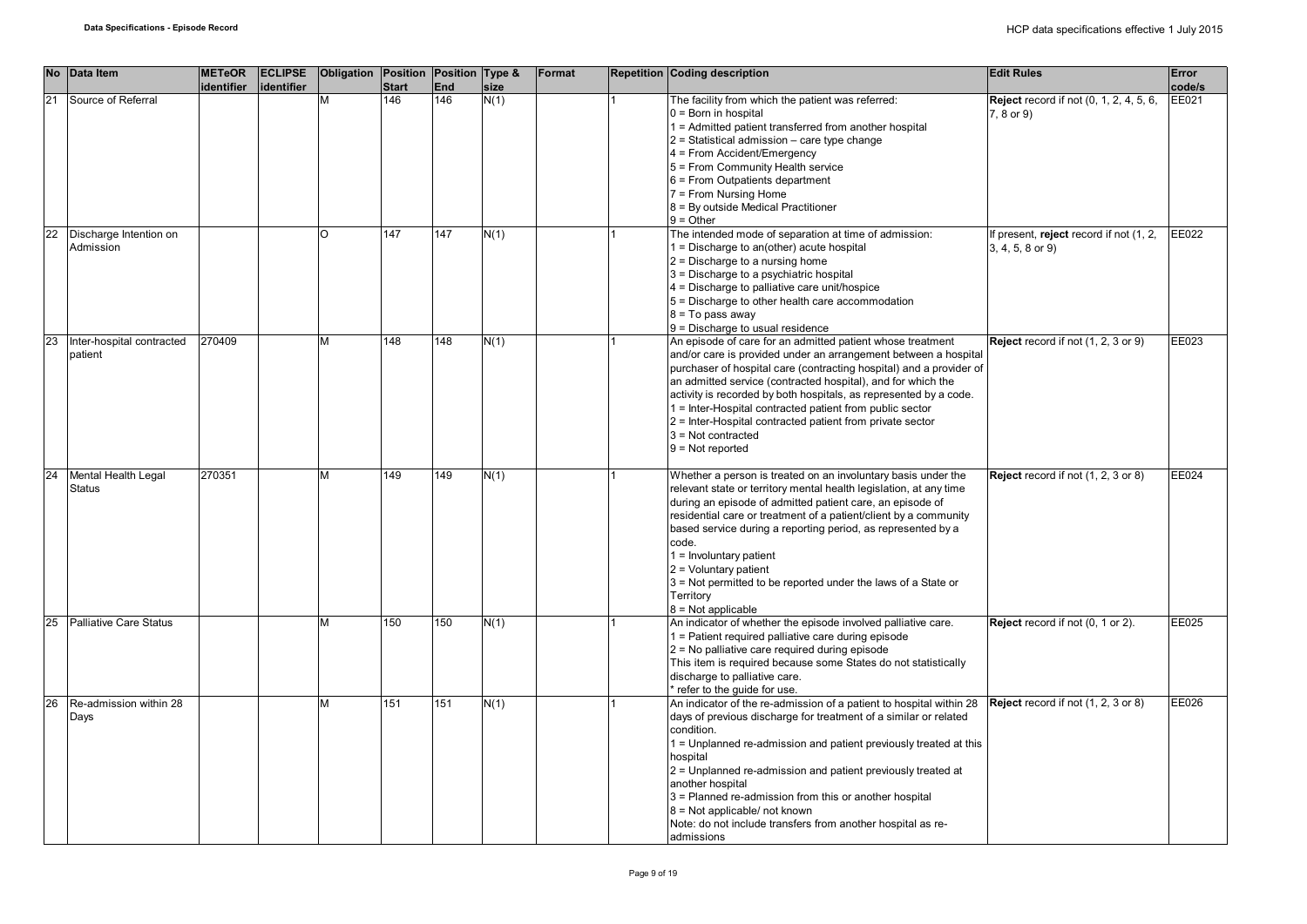|    | No Data Item                                           | <b>METeOR</b><br>lidentifier | <b>ECLIPSE</b><br>lidentifier | Obligation Position Position Type & | <b>Start</b> | <b>End</b> | size | Format                                                                                                | Repetition Coding description                                                                                                                                                                                                                                                                                                                                                                                                                                                                                                                                                                                                                                                                                                                                                                                      | <b>Edit Rules</b>                                                                                                                                                                                                             | Error<br>code/s             |
|----|--------------------------------------------------------|------------------------------|-------------------------------|-------------------------------------|--------------|------------|------|-------------------------------------------------------------------------------------------------------|--------------------------------------------------------------------------------------------------------------------------------------------------------------------------------------------------------------------------------------------------------------------------------------------------------------------------------------------------------------------------------------------------------------------------------------------------------------------------------------------------------------------------------------------------------------------------------------------------------------------------------------------------------------------------------------------------------------------------------------------------------------------------------------------------------------------|-------------------------------------------------------------------------------------------------------------------------------------------------------------------------------------------------------------------------------|-----------------------------|
| 27 | <b>Unplanned Theatre Visit</b><br>During Episode       |                              |                               | M                                   | 152          | 152        | N(1) |                                                                                                       | An indicator of whether the patient required a theatre visit which<br>was not anticipated or planned at the time of admission:<br>$1 =$ Unplanned theatre visit<br>$2$ = No unplanned theatre visit                                                                                                                                                                                                                                                                                                                                                                                                                                                                                                                                                                                                                | Reject record if not (1 or 2)                                                                                                                                                                                                 | <b>EE027</b>                |
| 28 | Infant Weight, Neonate,<br>Stillborn                   | 269938                       |                               | M                                   | 153          | 156        | N(4) | Right justify<br>Zero prefix                                                                          | The first weight, in grams, of the live-born or stillborn baby<br>obtained after birth, or the weight of the neonate or infant on the<br>date admitted if this is different from the date of birth.<br>Weight on the date the infant is admitted should be recorded if<br>the weight is less than or equal to 9000g and age is less than 365<br>days. An entry of 0000 means the patient's age >= 365 days or<br>weight was > 9000 grams.<br>refer to guide for use.                                                                                                                                                                                                                                                                                                                                               | Reject record if not numeric<br>Identify record if weight > 9000g<br>and LOS $\leq$ 365<br><b>Identify</b> record if weight > 0 and<br>$LOS > 365$ days<br>where, LOS = Admission date (item<br>32) - Date of Birth (item 29) | EE028<br>EW028.0<br>EW028.1 |
| 29 | <b>Hours of Mechanical</b><br>Ventilation              |                              |                               | M                                   | 157          | 160        | N(4) | Right justify<br>Zero prefix                                                                          | The total number of hours (rounded) for which the patient<br>received mechanical ventilation in ICU, NICU, PICU or combined<br>ICU/CCU during the episode.<br>Zero fill if not applicable.                                                                                                                                                                                                                                                                                                                                                                                                                                                                                                                                                                                                                         | Reject record if not numeric<br>*warning for public hospitals                                                                                                                                                                 | EE029<br>EW029*             |
| 30 | Mode of Separation                                     | 270094                       |                               | M                                   | 161          | 162        | N(2) | Left justify<br>and follow<br>with space<br>(may also<br>submit in old<br>format with<br>zero prefix) | Status at separation of person (discharge/transfer/death) and<br>place to which person is released, as represented by a code.<br>1 = discharge/transfer to an(other) acute hospital<br>2 = discharge/transfer to a residential aged care service, unless<br>this is the usual place of residence<br>3 = discharge/transfer to an(other) psychiatric hospital<br>4 = discharge/transfer to other health care accommodation<br>(includes mothercraft hospitals)<br>$5$ = statistical discharge— type change<br>$6$ = left against medical advice/discharge at own risk<br>7 = statistical discharge from leave<br>$8 =$ died<br>$9$ = other (includes discharge to usual residence, own<br>accommodation or welfare institution (includes prisons, hostels<br>and group homes providing primarily welfare services)) | Reject record if not (1, 2, 3, 4, 5, 6,<br>7, 8, 9, 01, 02, 03, 04, 05, 06, 07, 08<br>or 09).                                                                                                                                 | EE030                       |
| 31 | <b>Separation Time</b>                                 | 270026                       |                               | M                                   | 163          | 166        | N(4) | hhmm (24<br>hour clock)                                                                               | Time at which an admitted patient completes an episode of care.<br>Blank fill if not applicable.<br>Mandatory for same-day patients only.                                                                                                                                                                                                                                                                                                                                                                                                                                                                                                                                                                                                                                                                          | Reject record if blank and same-day EE031<br>status is 1.<br><b>Reject</b> record if not a valid time<br>value in format HHMM (HH is in the<br>range 00-23 and MM is in the range<br>$00 - 59$                                | EE031.1                     |
| 32 | <b>Total Leave Days</b>                                | 270251                       |                               | M                                   | 167          | 170        | N(4) | Right justify<br>Zero prefix                                                                          | Sum of the length of leave (date returned from leave minus date<br>went on leave) for all periods within the hospital stay.<br>Zero fill if not applicable.                                                                                                                                                                                                                                                                                                                                                                                                                                                                                                                                                                                                                                                        | Reject record if not numeric                                                                                                                                                                                                  | EE032                       |
| 33 | Provider Number of<br>Hospital to which<br>transferred |                              |                               | M                                   | 171          | 178        | A(8) | <b>NNNNNNNA</b><br>(uppercase)                                                                        | The Commonwealth-issued hospital provider number for the<br>hospital to which a patient has been transferred (Provider number character Commonwealth provider<br>required only when HCP item number 30 is reported as:<br>1 = Discharge/transfer to an(other) acute hospital, or<br>3 = Discharge/transfer to a(nother) psychiatric hospital or<br>4 = Discharge/transfer to another health care accommodation<br>(includes mothercraft hospitals)).<br>Blank fill if no hospital transfer.                                                                                                                                                                                                                                                                                                                        | Reject record if not a valid 8<br>number and Mode of Separation<br>(item 30) is 1, 3.<br>Reject record if not blank and Mode EE033.1<br>of Separation (item 30) is 2, 5, 6, 7,<br>8 or 9.                                     | EE033                       |
| 34 | Non-Certified Days of Stay                             |                              |                               | M                                   | 179          | 182        | N(4) | Right justify<br>Zero prefix                                                                          | The number of days spent in the hospital, without certification,<br>that exceeded 35 days.<br>Zero fill if not applicable.                                                                                                                                                                                                                                                                                                                                                                                                                                                                                                                                                                                                                                                                                         | Reject record if not numeric.<br>warning for public hospitals                                                                                                                                                                 | EE034<br>EW034*             |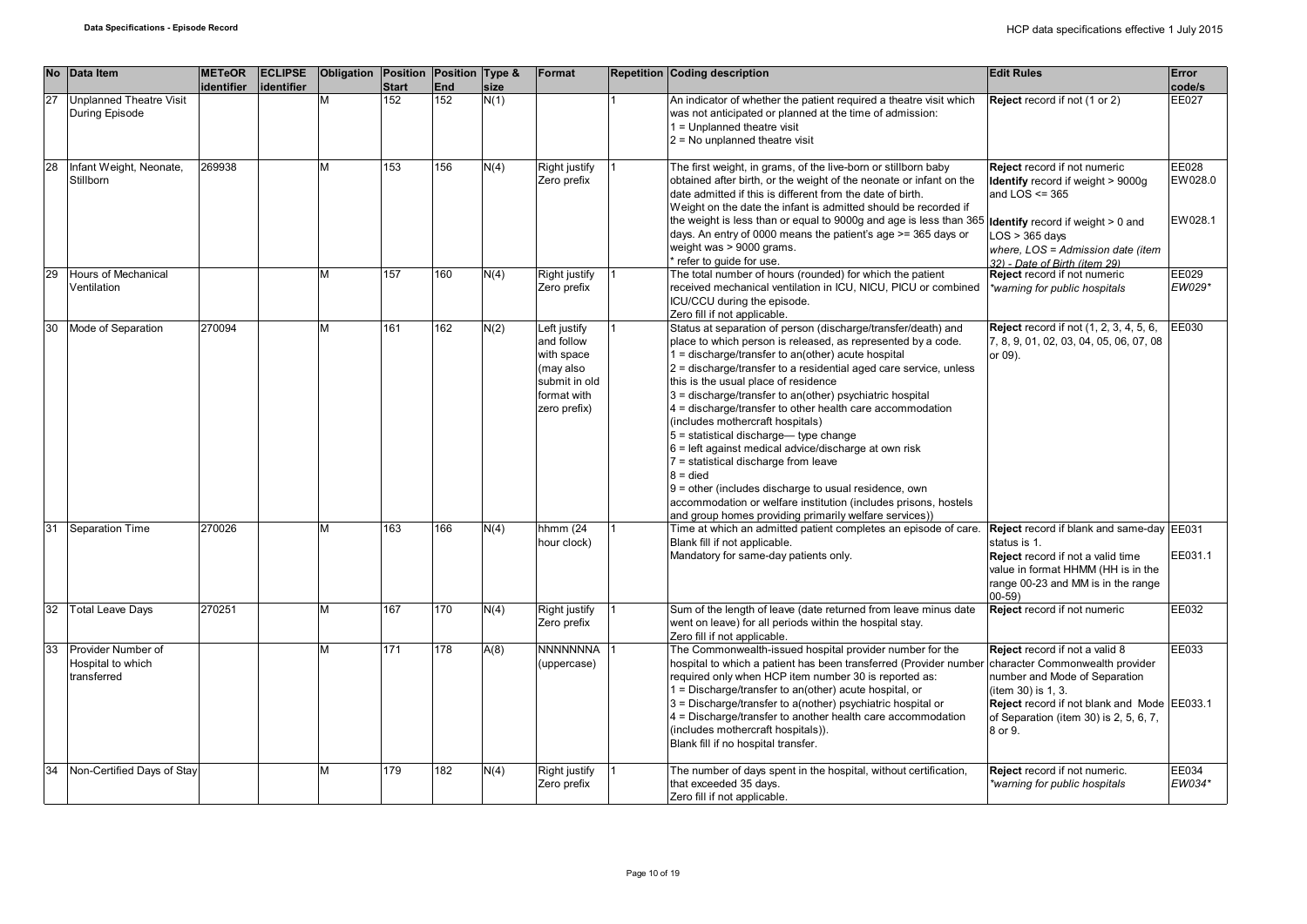| <b>No</b> | Data Item                                      | <b>METeOR</b><br>identifier | <b>ECLIPSE</b><br>identifier | Obligation Position Position Type & | <b>Start</b> | End | size | Format                                                                          |    | <b>Repetition Coding description</b>                                                                                                                                                                                                                                                                                                                                                                                                                                                                                                                                                                                                                                                                                                                                                                                                                                                                                                                                                                                                                                                                                                                                                                                                                                                                                                                                                                      | <b>Edit Rules</b>                                                                                                                                                                                                                                                                                                                                                        | Error<br>code/s             |
|-----------|------------------------------------------------|-----------------------------|------------------------------|-------------------------------------|--------------|-----|------|---------------------------------------------------------------------------------|----|-----------------------------------------------------------------------------------------------------------------------------------------------------------------------------------------------------------------------------------------------------------------------------------------------------------------------------------------------------------------------------------------------------------------------------------------------------------------------------------------------------------------------------------------------------------------------------------------------------------------------------------------------------------------------------------------------------------------------------------------------------------------------------------------------------------------------------------------------------------------------------------------------------------------------------------------------------------------------------------------------------------------------------------------------------------------------------------------------------------------------------------------------------------------------------------------------------------------------------------------------------------------------------------------------------------------------------------------------------------------------------------------------------------|--------------------------------------------------------------------------------------------------------------------------------------------------------------------------------------------------------------------------------------------------------------------------------------------------------------------------------------------------------------------------|-----------------------------|
| 35        | Number of days of<br>hospital-in-the-home care | 270305                      |                              | М                                   | 183          | 186 | N(4) | Right justify<br>Zero prefix                                                    |    | The number of hospital-in-the-home days occurring within an<br>episode of care for an admitted patient.<br>Calculate with reference to the date of admission, date of<br>separation, leave days and any date(s) of change between<br>hospital and hospital-in-the-home accommodation.<br>Zero fill if not applicable.<br>refer to definitions.                                                                                                                                                                                                                                                                                                                                                                                                                                                                                                                                                                                                                                                                                                                                                                                                                                                                                                                                                                                                                                                            | Reject record if not numeric.<br><b>Identify</b> record if not = HITH<br>completed date - HITH<br>commencement date).                                                                                                                                                                                                                                                    | EE035<br>EW035              |
| 36        | <b>Principal Diagnosis</b>                     | 391326                      |                              | М                                   | 187          | 192 | A(6) | <b>NANNNN</b><br>Left justify<br>Strip hyphen,<br>dots &<br>morphology<br>codes |    | Each entry should consist of:<br>one (1) digit that represents the Condition Onset Flag code<br>five (5) alphanumeric characters that represent the principal<br>diagnosis code<br>Condition Onset Flag - A qualifier for each coded diagnosis to<br>indicate the onset of the condition relative to the beginning of the<br>episode of care, as represented by a code.<br>$1 =$ condition with onset during the episode of admitted patient<br>care<br>$2$ = condition not noted as arising during the episode of admitted<br>patient care<br>$9 = not reported$<br>Note:<br>All patients should report a condition onset flag code of 2 for the<br>principal diagnosis, with the exception of newborns. Newborns in<br>their admitted birth episode within the hospital may report a<br>condition onset flag code of 1 or 2 for the principal diagnosis.<br>Newborn episodes can be identified by ICD-10-AM Code Z38.x in<br>the principal or additional diagnosis code field.<br>Principal Diagnosis - The diagnosis established after study to be<br>chiefly responsible for occasioning an episode of admitted patient<br>care, an episode of residential care or an attendance at the health<br>care establishment, as represented by a code.<br>The principal diagnosis should be reported in the most current<br>version of ICD-10-AM and selected according to the National<br>Coding Standards. | Reject record if not a valid ICD-10-<br>AM principal diagnosis code<br><b>Identify</b> record if Care Type = $(20, 10)$<br>21, 22 or 23) and not Z50N or<br>Z50NN (where $N = 0$ to 9)<br><b>Identify</b> record if Care $Type = 60$<br>and not Z742 or Z75N or Z75NN.<br>(where $N = 0$ to 9)<br>Identify record if condition onset flag EW036.3<br>$= 1$ and not Z38.? | EE036<br>EW036.1<br>EW036.2 |
| 37        | <b>Additional Diagnosis</b>                    | 391322                      |                              | м                                   | 193          | 486 | A(6) | <b>NANNNN</b><br>Left justify<br>Strip hyphen,<br>dots &<br>morphology<br>codes | 49 | Each entry should consist of:<br>one (1) digit that represents the Condition Onset Flag code<br>five (5) alphanumeric characters that represent the additional<br>diagnosis code<br>Condition Onset Flag - A qualifier for each coded diagnosis to<br>indicate the onset of the condition relative to the beginning of the<br>episode of care, as represented by a code.<br>$1 =$ condition with onset during the episode of admitted patient<br>care<br>$2$ = condition not noted as arising during the episode of admitted<br>patient care<br>$9 = not reported$<br>Additional diagnosis - A condition or complaint either coexisting<br>with the principal diagnosis or arising during the episode of<br>admitted patient care, episode of residential care or attendance at<br>a health care establishment, as represented by a code.<br>Blank means no additional diagnosis codes (or not 49<br>repetitions).                                                                                                                                                                                                                                                                                                                                                                                                                                                                                        | Reject record if not (a valid ICD-10- EE037<br>AM code or blank).<br>Identify record if same as 'Principal EW037<br>Diagnosis Code'                                                                                                                                                                                                                                      |                             |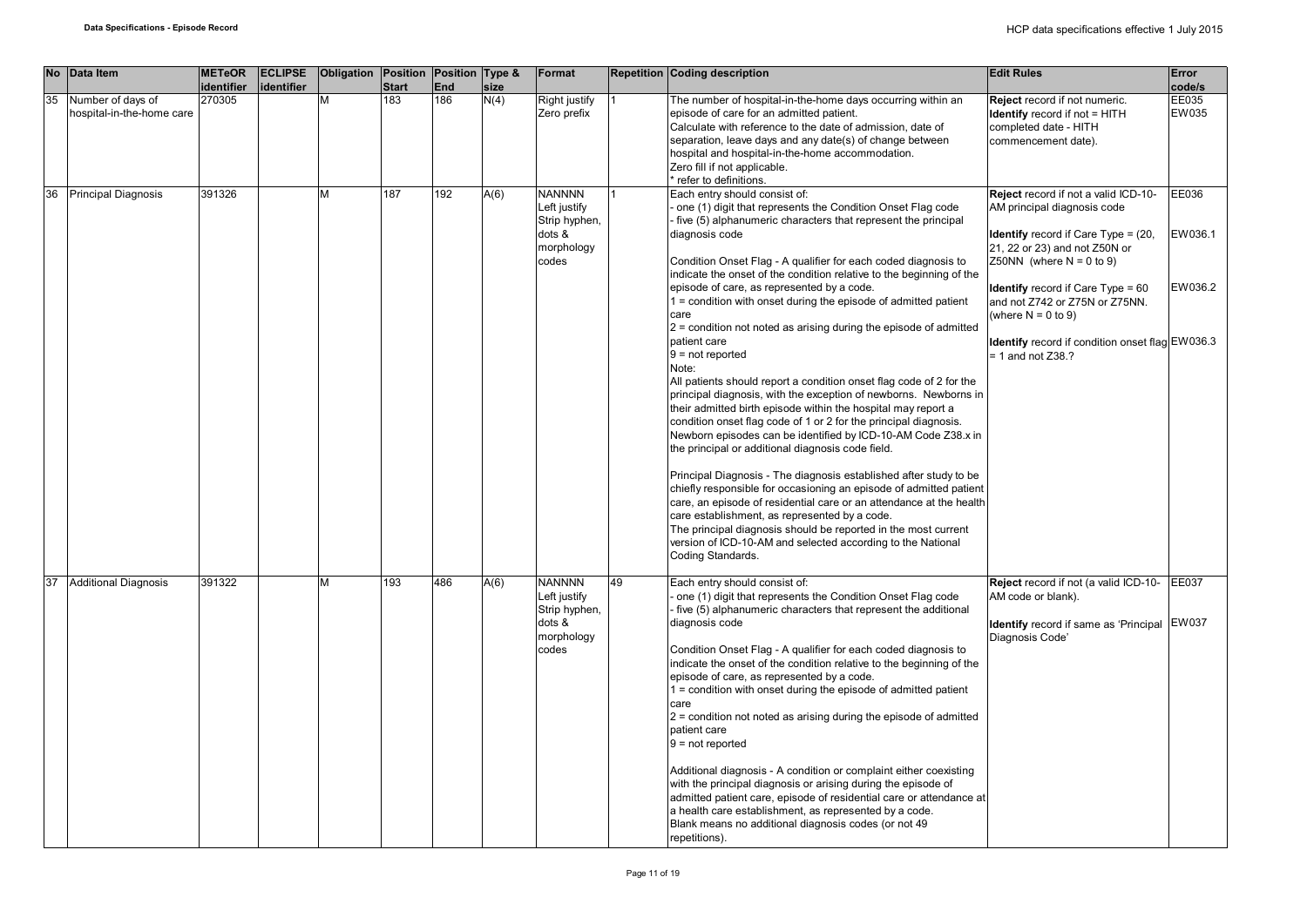|    | No Data Item                         | <b>METeOR</b><br>identifier | <b>ECLIPSE</b><br>identifier | Obligation Position Position Type & | <b>Start</b> | <b>End</b> | size  | Format                                                                             |    | <b>Repetition Coding description</b>                                                                                                                                                                                                                                                                                                                                                                                                                                                              | <b>Edit Rules</b>                                                                                                                                                                                            | <b>Error</b><br>code/s |
|----|--------------------------------------|-----------------------------|------------------------------|-------------------------------------|--------------|------------|-------|------------------------------------------------------------------------------------|----|---------------------------------------------------------------------------------------------------------------------------------------------------------------------------------------------------------------------------------------------------------------------------------------------------------------------------------------------------------------------------------------------------------------------------------------------------------------------------------------------------|--------------------------------------------------------------------------------------------------------------------------------------------------------------------------------------------------------------|------------------------|
| 38 | Procedure                            | 391349                      |                              | M                                   | 487          | 836        | A(7)  | <b>NNNNNNN</b><br>Left justify<br>Strip hyphen                                     | 50 | A clinical intervention represented by a code that:<br>is surgical in nature, and/or<br>carries a procedural risk, and/or<br>carries an anaesthetic risk, and/or<br>requires specialised training, and/or<br>requires special facilities or equipment only available in an acute<br>care setting.<br>Blank means no ICD-10-AM procedure codes (or not 50<br>repetitions)                                                                                                                          | Reject if not (a valid ICD-10-AM<br>code or blank).                                                                                                                                                          | EE038                  |
| 39 | Same-day Status                      |                             |                              | М                                   | 837          | 837        | N(1)  |                                                                                    |    | An indicator of whether the patient was admitted to the facility for Reject record if not (0, 1 or 2).<br>an overnight stay.<br>$0$ = patient with a valid arrangement allowing for overnight stay for<br>procedure normally performed on a same-day basis.<br>1 = same-day patient;<br>2 = overnight patient (other than type 0 above)                                                                                                                                                           |                                                                                                                                                                                                              | EE039                  |
| 40 | Principal MBS Item<br>Number         |                             |                              | М                                   | 838          | 851        | A(14) | Left justify                                                                       |    | A valid Medical Benefits Schedule item according to the relevant<br>MBS Schedule valid for the MBS date (Item 41).<br>Blank means there was no applicable MBS item.                                                                                                                                                                                                                                                                                                                               | If present, reject record if not a valid EE040<br>MBS item from the relevant MBS<br>Schedule valid for the service date<br>$($ ltem 42 $)$                                                                   |                        |
| 41 | Principal MBS Item Date              |                             |                              | М                                   | 852          | 859        | A(8)  | <b>DDMMYYYY</b>                                                                    |    | The date on which;<br>the principal MBS item (item 40) was carried out, or<br>(if item 40 is blank), the first Miscellaneous Service Code (item<br>53) was carried out.<br>Must be supplied if principal MBS item number provided (item<br>40).                                                                                                                                                                                                                                                   | If present, reject record if not in<br>format DDMMYYYY.<br><b>Reject</b> record if date is before<br>admission date or after discharge<br>date<br>Reject record if blank and item 40 is EE041.2<br>populated | EE041.0<br>EE041.1     |
| 42 | Minutes of operating<br>theatre time | 270350                      |                              | М                                   | 860          | 863        | N(4)  | <b>Right justify</b><br>Zero prefix<br>minutes                                     |    | Total time, in minutes, spent by a patient in operating theatres<br>during current episode of hospitalisation.<br>Should be populated if surgical ADA code provided in<br>Miscellaneous Service Code field (item 53).<br>Blank means there was no applicable MBS Item / ADA code or a<br>public hospital.<br>Must be supplied by private hospitals and private day facilities<br>where MBS item number (item 40) or Miscellaneous Service<br>Code (item 53) provided.<br>*refer to quide for use. | If present, reject record if not<br>numeric.<br>Identify if blank and item 40 or item<br>53 is populated.                                                                                                    | EE042<br><b>EW042</b>  |
| 43 | Secondary MBS Item<br>numbers        |                             |                              | М                                   | 864          | 989        | A(14) | Left justify                                                                       | 9  | Additional MBS item numbers are all MBS items performed in<br>theatre/procedure room/angiography suite, which are not the<br>principal MBS.<br>Blank means that there was no additional MBS item (or not 9<br>repetitions).<br>*refer to quide for use.                                                                                                                                                                                                                                           | Reject record if not (a valid MBS<br>item number from the relevant MBS<br>Schedule(s) current during the<br>episode or blank)                                                                                | EE043                  |
| 44 | <b>Accommodation Charge</b>          |                             |                              | М                                   | 990          | 998        | N(9)  | Right justify<br>Zero prefix<br><b>\$\$\$\$\$\$\$cc</b><br>(omit decimal<br>point) |    | The gross amount charged for accommodation (include ex-gratia<br>and patient portion accommodation charges).<br>Zero fill if no amount charged.<br>*refer to quide for use.                                                                                                                                                                                                                                                                                                                       | Reject record if not numeric or if<br>item blank and bundled charges, ICU<br>charge, CCU charge, SCN charge<br>and HITH charge are ALL zero or<br>blank.                                                     | EE044                  |
| 45 | <b>Theatre Charge</b>                |                             |                              | М                                   | 999          | 1007       | N(9)  | Right justify<br>Zero prefix<br><b>\$\$\$\$\$\$\$cc</b><br>(omit decimal<br>point) |    | The total amount charged for theatre/procedure<br>room/angiography suite (include ex-gratia and patient portion<br>theatre charges).<br>Zero fill if no amount charged.<br>*refer to guide for use.                                                                                                                                                                                                                                                                                               | Reject record if not numeric                                                                                                                                                                                 | EE045                  |
| 46 | Labour Ward Charge                   |                             |                              | М                                   | 1008         | 1016       | N(9)  | Right justify<br>Zero prefix<br>\$\$\$\$\$\$\$cc<br>(omit decimal<br>point)        |    | The gross amount charged for labour ward (include ex-gratia and Reject record if not numeric<br>patient portion labour ward charges).<br>Zero fill if no amount charged.                                                                                                                                                                                                                                                                                                                          |                                                                                                                                                                                                              | EE046                  |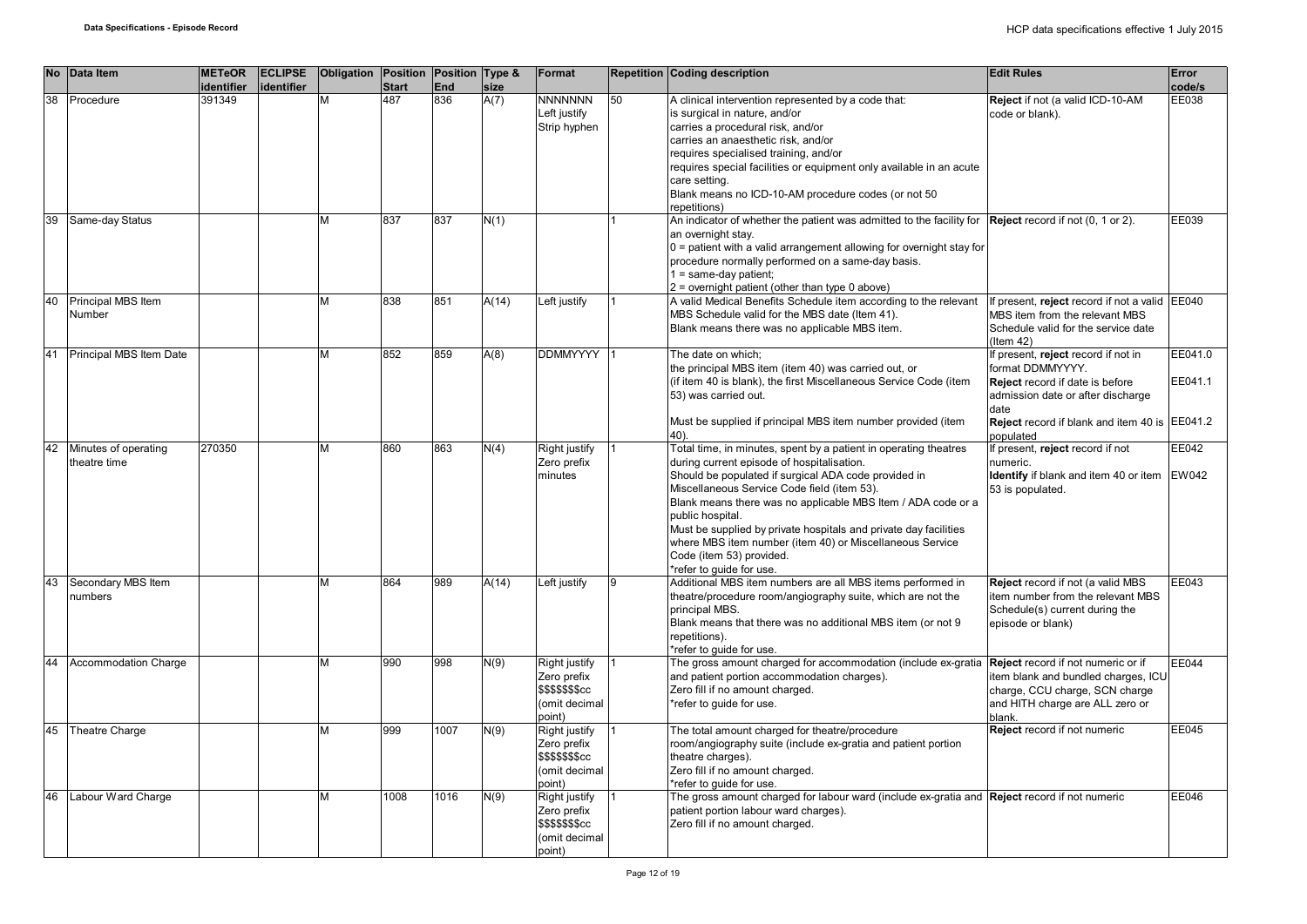|    | No Data Item                           | <b>METeOR</b><br>identifier | <b>ECLIPSE</b><br>identifier | Obligation Position Position Type & | <b>Start</b> | <b>End</b> | size         | Format                                                                      |                 | <b>Repetition Coding description</b>                                                                                                                                                                                                                                                                              | <b>Edit Rules</b>                                             | Error<br>code/s |
|----|----------------------------------------|-----------------------------|------------------------------|-------------------------------------|--------------|------------|--------------|-----------------------------------------------------------------------------|-----------------|-------------------------------------------------------------------------------------------------------------------------------------------------------------------------------------------------------------------------------------------------------------------------------------------------------------------|---------------------------------------------------------------|-----------------|
| 47 | <b>Intensive Care Unit</b><br>Charge   |                             |                              | M                                   | 1017         | 1025       | N(9)         | Right justify<br>Zero prefix<br>\$\$\$\$\$\$\$cc<br>(omit decimal<br>(point |                 | The gross amount charged for ICU (include ex-gratia and patient<br>portion ICU charges).<br>Zero fill if no amount charged.<br>*refer to guide for use.                                                                                                                                                           | Reject record if not numeric                                  | <b>EE047</b>    |
| 48 | <b>Prosthesis Charge</b>               |                             |                              | M                                   | 1026         | 1034       | $\sqrt{(9)}$ | Right justify<br>Zero prefix<br>\$\$\$\$\$\$\$cc<br>(omit decimal<br>point) |                 | The gross maximum amount charged for prosthesis (include ex-<br>gratia prosthesis charges and patient portion),<br>Zero fill if no amount charged.                                                                                                                                                                | Reject record if not numeric                                  | EE048           |
| 49 | <b>Pharmacy Charge</b>                 |                             |                              | M                                   | 1035         | 1043       | N(9)         | Right justify<br>Zero prefix<br>\$\$\$\$\$\$\$cc<br>(omit decimal<br>(point |                 | The gross amount charged for pharmacy (include ex-gratia and<br>patient portion pharmacy charges, exclude discharge<br>medications).<br>Zero fill if no amount charged.                                                                                                                                           | Reject record if not numeric                                  | EE049           |
| 50 | <b>Other Charges</b>                   |                             |                              | м                                   | 1044         | 1052       | N(9)         | Right justify<br>Zero prefix<br>\$\$\$\$\$\$\$cc<br>(omit decimal<br>point) |                 | The gross charge raised for any chargeable item which cannot be Reject record if not numeric<br>specifically categorised elsewhere (exclude ex-gratia charges,<br>television, phone calls, extra meals, FED, reversals or journal<br>adiustments).<br>Zero fill if no amount charged.<br>*refer to guide for use. |                                                               | EE050           |
| 51 | <b>Bundled Charges</b>                 |                             |                              | M                                   | 1053         | 1061       | N(9)         | Right justify<br>Zero prefix<br>\$\$\$\$\$\$\$cc<br>(omit decimal<br>point) |                 | The gross bundled charge raised (include ex-gratia and patient<br>portion bundled charges).<br>Zero fill if no amount charged.<br>*refer to guide for use.                                                                                                                                                        | Reject record if not numeric                                  | EE051           |
| 52 | Medical Record Number                  |                             |                              | M                                   | 1062         | 1081       | A(20)        | Left justify<br><b>Blank fill</b>                                           |                 | The Medical Record Number (or unit record number) that<br>uniquely identifies the patient, regardless of the number of<br>admissions they have had to the facility.                                                                                                                                               | Reject record if blank                                        | EE052           |
| 53 | Miscellaneous Service<br>Codes         |                             |                              | м                                   | 1082         | 1191       | A(11)        | Left justify                                                                | 10 <sup>1</sup> | Any miscellaneous service codes (i.e. non MBS items or<br>Australian Dental Association codes) used for billing.<br>Up to 10 codes may be entered.<br>Blank means that there were no miscellaneous service codes or<br>not 10 repetitions.                                                                        |                                                               |                 |
| 54 | Hospital-in-the-home care<br>Charges   |                             |                              | M                                   | 1192         | 1200       | N(9)         | Right justify<br>Zero prefix<br>\$\$\$\$\$\$\$cc<br>(omit decimal<br>point) |                 | The gross charge raised for hospital-in-the-home care service<br>(include ex-gratia and HITH patient portion charges).<br>Zero fill if no amount charged.                                                                                                                                                         | Reject record if not numeric<br>*warning for public hospitals | EE054<br>EW054* |
| 55 | <b>Special Care Nursery</b><br>Charges |                             |                              | M                                   | 1201         | 1209       | N(9)         | Right justify<br>Zero prefix<br>\$\$\$\$\$\$\$cc<br>(omit decimal<br>(point |                 | The gross charge raised for SCN (include ex-gratia and patient<br>portion SCN charges, exclude NICU charges).<br>Zero fill if no amount charged.<br>*refer to quide for use.                                                                                                                                      | Reject record if not numeric                                  | <b>EE055</b>    |
| 56 | Coronary Care Unit<br>Charges          |                             |                              | M                                   | 1210         | 1218       | N(9)         | Right justify<br>Zero prefix<br>\$\$\$\$\$\$\$cc<br>(omit decimal<br>point) |                 | The gross charge raised for CCU (include ex-gratia and patient<br>portion CCU charges).<br>Zero fill if no amount charged.<br>*refer to guide for use.                                                                                                                                                            | Reject record if not numeric                                  | EE056           |
| 57 | Special Care Nursery<br>hours          |                             |                              | O                                   | 1219         | 1222       | N(4)         | Right justify<br>Zero prefix                                                |                 | The number of hours the patient spent in a SCN.<br>Zero fill if not applicable.<br>*refer to quide for use.                                                                                                                                                                                                       | If present, reject record if not<br>numeric.                  | <b>EE057</b>    |
| 58 | Coronary Care Unit hours               |                             |                              | O                                   | 1223         | 1226       | N(4)         | Right justify<br>Zero prefix                                                |                 | The number of hours the patient spent in a CCU.<br>Zero fill if not applicable.<br>*refer to quide for use.                                                                                                                                                                                                       | If present, reject record if not<br>numeric.                  | <b>EE058</b>    |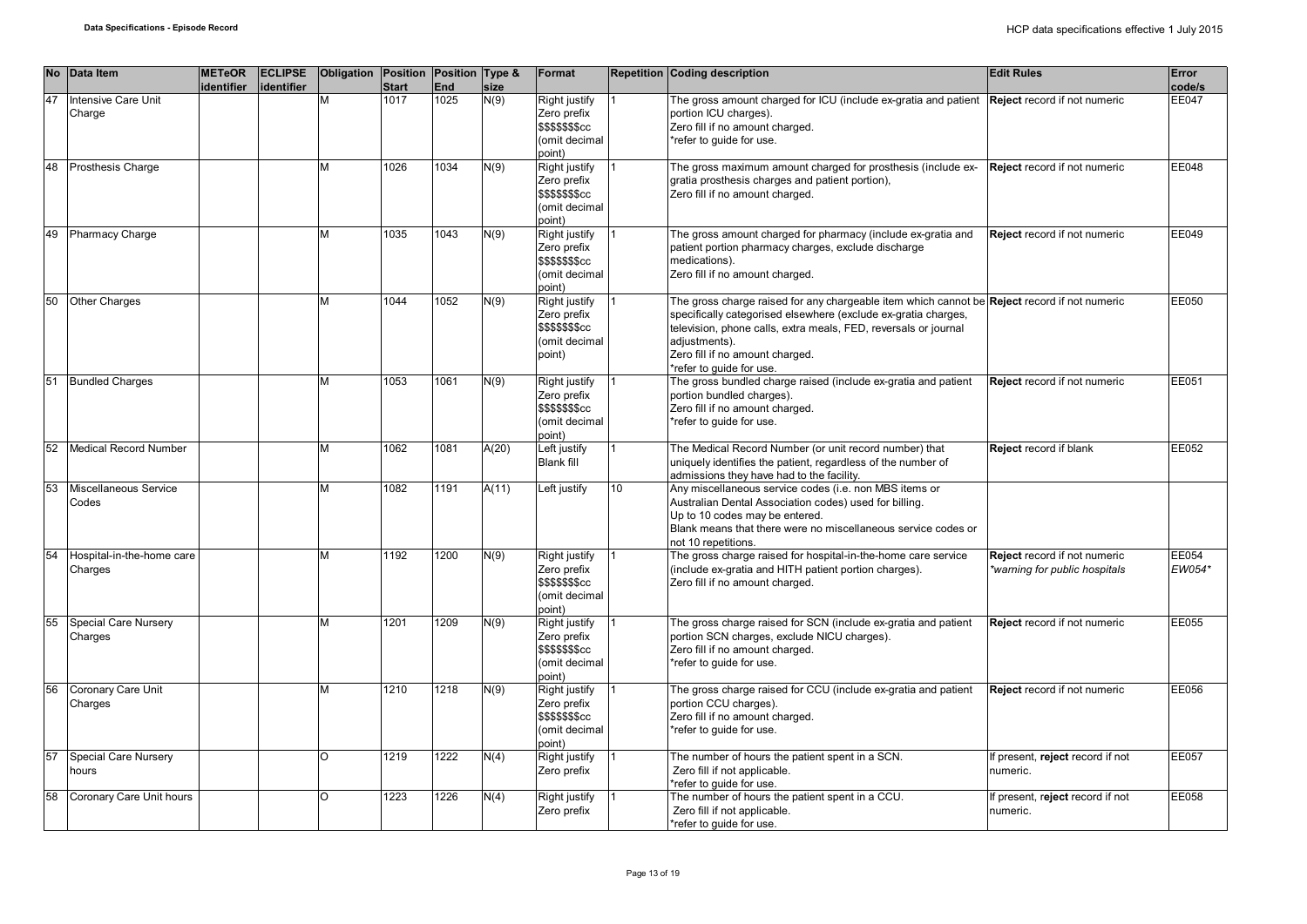|    | No Data Item                                       | <b>METeOR</b><br>lidentifier | <b>ECLIPSE</b><br>lidentifier | Obligation | Position Position Type &<br><b>Start</b> | <b>End</b> | <b>Isize</b> | Format                       | <b>Repetition Coding description</b>                                                                                                                                                                                                                                                                  | <b>Edit Rules</b>                                                                                                                                                                                                          | Error<br>code/s    |
|----|----------------------------------------------------|------------------------------|-------------------------------|------------|------------------------------------------|------------|--------------|------------------------------|-------------------------------------------------------------------------------------------------------------------------------------------------------------------------------------------------------------------------------------------------------------------------------------------------------|----------------------------------------------------------------------------------------------------------------------------------------------------------------------------------------------------------------------------|--------------------|
| 59 | Special Care Nursery<br>days                       |                              |                               | M          | 1227                                     | 1229       | N(3)         | Right justify<br>Zero prefix | The number of days the patient spent in a SCN.<br>Zero fill if not applicable.<br>*refer to quide for use.                                                                                                                                                                                            | Reject record if not numeric.<br><b>Reject</b> record if not zero for day<br>facilities (public or private)                                                                                                                | EE059.0<br>EE059.1 |
| 60 | Coronary Care Unit days                            |                              |                               |            | 1230                                     | 1232       | N(3)         | Right justify<br>Zero prefix | The number of days the patient spent in a CCU.<br>Zero fill if not applicable.<br>*refer to quide for use.                                                                                                                                                                                            | Reject record if not numeric.<br>Reject record if not zero for day<br>facilities (public or private)                                                                                                                       | EE060.0<br>EE060.1 |
|    | Number of Qualified Days 270033<br>for Newborns    |                              |                               |            | 1233                                     | 1237       | N(5)         | Right justify<br>Zero prefix | The number of qualified newborn days occurring within a<br>newborn episode of care.<br>Zero fill if not applicable.<br>*refer to quide for use.                                                                                                                                                       | Reject record if not numeric.<br>Identify record if >0000 and (care<br>type not newborn care)                                                                                                                              | EE061<br>EW061     |
| 62 | Hospital-in-the-home care<br>Commencement Date     |                              |                               |            | 1238                                     | 1245       | A(8)         | <b>DDMMYYYY</b>              | Date on which an admitted patient commences an episode of<br>hospital-in-the-home care services.<br>Conditional item if HITH charges (item 54) > 0.<br>Blank fill if not applicable.                                                                                                                  | Reject record if Hospital-In-The-<br>Home Charges (item 54) is<br>populated and item is blank or not in<br>format DDMMYYYY.<br><b>Reject</b> record if commencement                                                        | EE062.0<br>EE062.1 |
|    | Hospital-in-the-home care<br><b>Completed Date</b> |                              |                               |            | 1246                                     | 1253       | A(8)         | <b>DDMMYYYY</b>              | Date on which an admitted patient completes an episode of<br>hospital-in-the-home care services.<br>Conditional item if HITH charges (item 54) > 0.<br>Blank fill if not applicable.                                                                                                                  | date > HITH completed date.<br>Reject record if Hospital-In-The-<br>Home Charges (item 54) is<br>populated and item is blank or not in<br>format DDMMYYYY.<br>Reject record if completed date <<br>HITH commencement date. | EE063.0<br>EE063.1 |
|    | Palliative Care Days                               |                              |                               |            | 1254                                     | 1257       | N(4)         | Right justify<br>Zero prefix | The number of days a patient received palliative care during an<br>episode.<br>Where the entire episode is Palliative, provide the total length of<br>stay in days.<br>Conditional item if Palliative Care Status (item 25) = 1. Zero fill if<br>no Palliative Care Days.<br>*refer to quide for use. | Reject record if not numeric.<br><b>Identify</b> record if 0 and palliative<br>care status (item $25$ ) = 1                                                                                                                | EE064<br>EW064     |

**Total record length = 1257**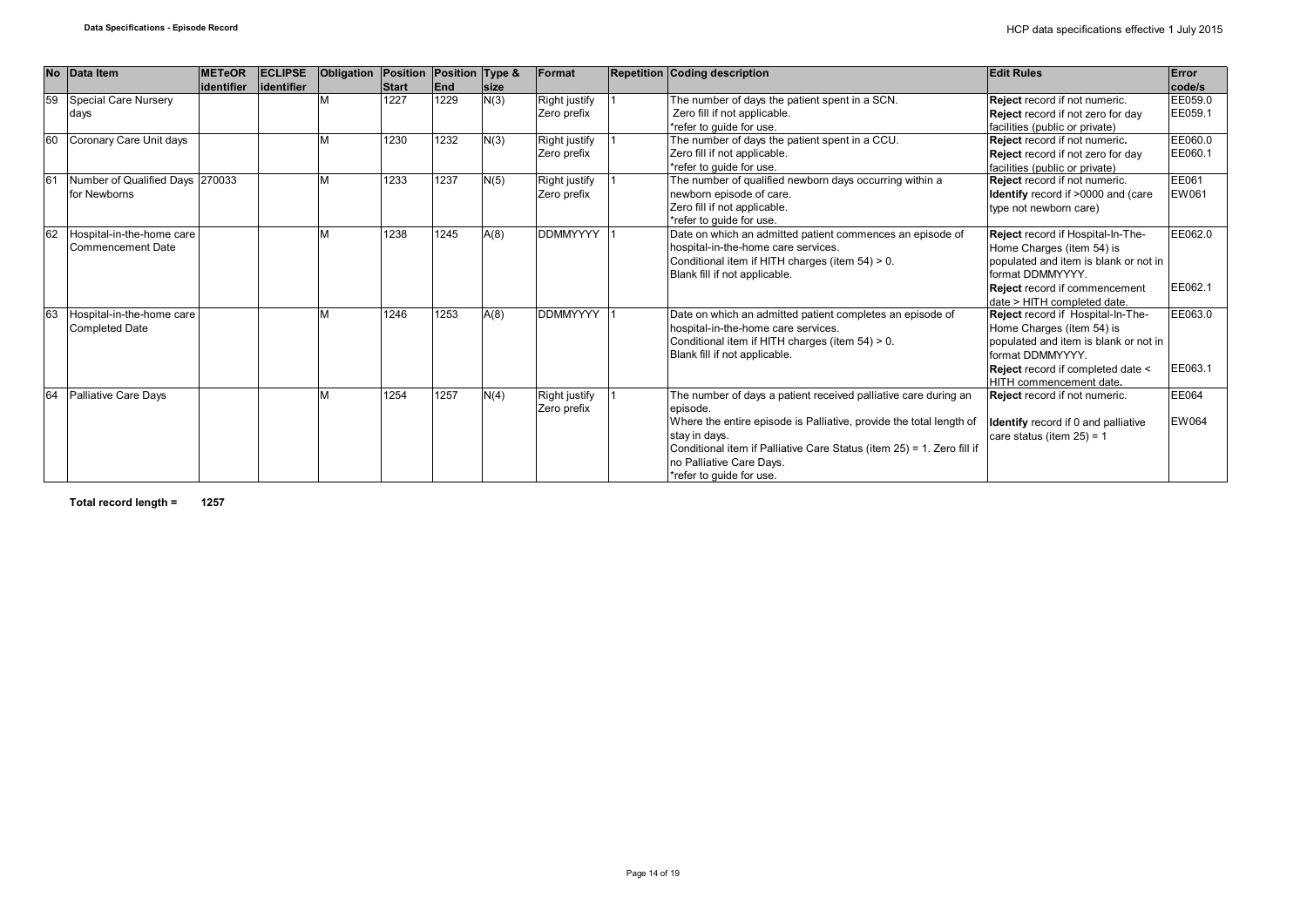|                 | Item No Data Item        | Obligation |           | Position Type & Size Format |                 | <b>Comments</b>                                                                                                                                                                    | <b>Edit Rules</b>                                                                                                                                                              | <b>Error Code/s</b>   |
|-----------------|--------------------------|------------|-----------|-----------------------------|-----------------|------------------------------------------------------------------------------------------------------------------------------------------------------------------------------------|--------------------------------------------------------------------------------------------------------------------------------------------------------------------------------|-----------------------|
|                 | Provider Number          | M          | $1 - 8$   | A(8)                        | NNNNNNNA        | The Commonwealth-issued hospital provider number (must be 8 characters,<br>include leading zero)                                                                                   | Reject the file if not a valid 8<br>character Commonwealth<br>provider number                                                                                                  | HE01                  |
| $\overline{2}$  | Insurer/Group Identifier | M          | $9 - 11$  | A(3)                        |                 | The insurer identifier selected from the list of registered private health insurers<br>or the code for the group of insurers (e.g. AHS for Australian Health Service<br>Alliance). |                                                                                                                                                                                |                       |
| 3               | Disk Reference number    | M          | $12 - 19$ | A(8)                        |                 | Number identifies the file/disk ID                                                                                                                                                 |                                                                                                                                                                                |                       |
|                 | Date Prepared            | M          | 20-27     | A(8)                        | <b>DDMMYYYY</b> | The date data was prepared by hospital                                                                                                                                             | <b>Reject</b> the file if not in format<br><b>DDMMYYYY</b>                                                                                                                     | HE04                  |
| 5               | Number of records        | M          | 28-31     | N(4)                        |                 | The number of episodes on file/disk                                                                                                                                                | Reject the file if mismatch on<br>Episode record count<br><b>Reject</b> the file if not numeric                                                                                | HE05<br><b>HE05.1</b> |
| 6               | Test Flag                | M          | 32        | A(1)                        |                 | T=Test, P=Production                                                                                                                                                               |                                                                                                                                                                                |                       |
|                 | <b>Resubmitted Disk</b>  | M          | 33        | A(1)                        |                 | Indicates if the file/disk is being resubmitted Y/N                                                                                                                                |                                                                                                                                                                                |                       |
| 8               | Period From              | M          | $34 - 41$ | A(8)                        | <b>DDMMYYYY</b> | Period starting (separation month)                                                                                                                                                 | <b>Reject</b> the file if not in format<br><b>DDMMYYYY</b><br><b>Reject</b> the file if not within date<br>period applicable for month year<br>specified in physical file name | HE08<br><b>HE08.1</b> |
| 9               | Period to                | M          | 42-49     | A(8)                        | <b>DDMMYYYY</b> | Period ending (separation month)                                                                                                                                                   | <b>Reject</b> the file if not in format<br><b>DDMMYYYY</b>                                                                                                                     | HE09                  |
| 10              | AN-SNAP HCP Version      | M          | 50-53     | N(4)                        |                 | AN-SNAP HCP version 0500,0700,0800,0900                                                                                                                                            |                                                                                                                                                                                |                       |
|                 | <b>Blank fill</b>        | M          | 54-57     | N(4)                        |                 | <b>Blank fill</b>                                                                                                                                                                  |                                                                                                                                                                                |                       |
| 12 <sup>2</sup> | File Type                | M          | 58        | A(1)                        |                 | $S =$ Snap                                                                                                                                                                         |                                                                                                                                                                                |                       |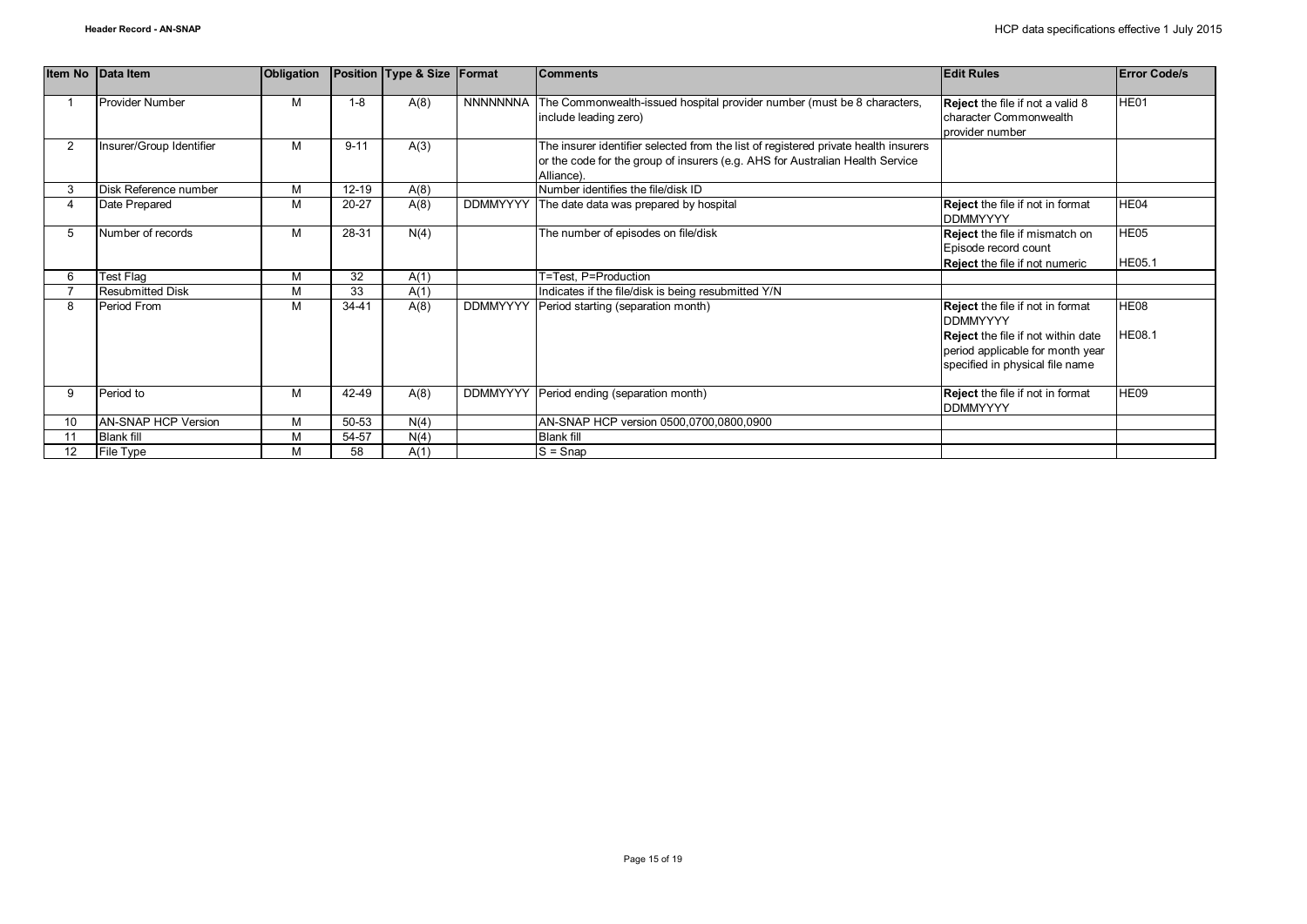|               | <b>No</b><br>Data Item           | <b>METeOR</b><br>identifier | <b>ECLIPSE</b><br>identifier | Obligation | <b>Position</b><br><b>Start</b> | <b>Position</b><br>End | Type &<br>size | Format                       | Repetition Coding description                                                                                                                                                                                                                                                                                                                                                                                                                                                                                                                                                                                                                                                                                                                                                                                                      | <b>Edit Rules</b>                                                                                                                 | Error<br>code/s  |
|---------------|----------------------------------|-----------------------------|------------------------------|------------|---------------------------------|------------------------|----------------|------------------------------|------------------------------------------------------------------------------------------------------------------------------------------------------------------------------------------------------------------------------------------------------------------------------------------------------------------------------------------------------------------------------------------------------------------------------------------------------------------------------------------------------------------------------------------------------------------------------------------------------------------------------------------------------------------------------------------------------------------------------------------------------------------------------------------------------------------------------------|-----------------------------------------------------------------------------------------------------------------------------------|------------------|
|               | Insurer Membership<br>Identifier |                             |                              | М          |                                 | 15                     | A(15)          | Left justify                 | Insurer membership identifier.                                                                                                                                                                                                                                                                                                                                                                                                                                                                                                                                                                                                                                                                                                                                                                                                     | <b>Reject</b> record if not same as Source<br>Identifier value in FILE HEADER item                                                | AE001.1          |
| $\mathcal{P}$ | Insurer Identifier               |                             |                              | M          | 16                              | 18                     | A(3)           | Left justify                 | Insurer identifier selected from the list of registered private health<br>insurers.                                                                                                                                                                                                                                                                                                                                                                                                                                                                                                                                                                                                                                                                                                                                                | <b>Reject</b> record if blank                                                                                                     | AE002            |
| <sub>3</sub>  | <b>AN-SNAP Identifier</b>        |                             |                              | <b>MAA</b> | 19                              | 33                     | A(15)          | Left justify                 | A unique identifier for this AN-SNAP record that links it to the<br>associated episode (and/or medical and prosthetic records). It is a<br>combination of the Medical Record Number (in the Episode record)<br>and hyphen and a record number (sequential counter)                                                                                                                                                                                                                                                                                                                                                                                                                                                                                                                                                                 | <b>Reject</b> record if blank<br>Identify record if no hyphen in the<br>Identifier                                                | AE003<br>AW003.1 |
|               |                                  |                             |                              |            |                                 |                        |                |                              |                                                                                                                                                                                                                                                                                                                                                                                                                                                                                                                                                                                                                                                                                                                                                                                                                                    | <b>Identify</b> record if the characters prior<br>to the hyphen do not match a Medical<br>Record Number in the Episode<br>Records | AW003.2          |
|               | Family Name                      | 286953                      |                              | $\Omega$   | 34                              | 61                     | A(28)          | Left justify                 | That part of a name a person usually has in common with some<br>other members of his/her family, as distinguished from his/her given<br>names, as represented by text.                                                                                                                                                                                                                                                                                                                                                                                                                                                                                                                                                                                                                                                             | Identify record if blank                                                                                                          | AE004            |
| 5             | <b>Given Name</b>                | 287035                      |                              | O          | 62                              | 81                     | A(20)          | Left justify                 | The person's identifying name within the family group or by which<br>the person is socially identified, as represented by text.                                                                                                                                                                                                                                                                                                                                                                                                                                                                                                                                                                                                                                                                                                    | Identify record if blank                                                                                                          | AW005            |
| 6             | Date of Birth                    | 287007                      |                              | M          | 82                              | 89                     | A(8)           | <b>DDMMYYYY</b>              | The date of birth of the person.                                                                                                                                                                                                                                                                                                                                                                                                                                                                                                                                                                                                                                                                                                                                                                                                   | Reject record if not in format<br><b>DDMMYYYY</b>                                                                                 | AE006            |
|               | Postcode - Australian            | 287224                      |                              | M          | 90                              | 93                     | N(4)           | Right justify<br>Zero prefix | The numeric descriptor for a postal delivery area, aligned with<br>locality, suburb or place for the address of a person.<br>9999 = unknown postcode<br>$8888 = 0$ verseas                                                                                                                                                                                                                                                                                                                                                                                                                                                                                                                                                                                                                                                         | Reject record if not (a valid Australian AE007<br>postcode or 8888 or 9999).                                                      |                  |
| <b>R</b>      | <b>Sex</b>                       | 287316                      |                              | M          | 94                              | 94                     | N(1)           |                              | The biological distinction between male and female, as represented<br>by a code.<br>$1 = Male$<br>$2$ = Female<br>3 = Intersex or Indeterminate<br>9 = Not stated / inadequately described                                                                                                                                                                                                                                                                                                                                                                                                                                                                                                                                                                                                                                         | <b>Reject</b> record if not (1, 2, 3 or 9)                                                                                        | AE008            |
| q             | <b>Admission Date</b>            | 269967                      |                              | M          | 95                              | 102                    | A(8)           | <b>DDMMYYYY</b>              | Date on which an admitted patient commences an episode of care.                                                                                                                                                                                                                                                                                                                                                                                                                                                                                                                                                                                                                                                                                                                                                                    | Reject record if not in format<br><b>DDMMYYYY</b>                                                                                 | AE009            |
|               | 10<br><b>Separation Date</b>     | 270025                      |                              | M          | 103                             | 110                    | A(8)           | <b>DDMMYYYY</b>              | Date on which an admitted patient completes an episode of care.                                                                                                                                                                                                                                                                                                                                                                                                                                                                                                                                                                                                                                                                                                                                                                    | Reject file if not in format<br>DDMMYYYY, or if not ≥ admission<br>date. or if MM is not same as month<br>input in Fund Header    | AE010            |
|               | 11 Episode Type                  |                             |                              | M          | 111                             | 111                    | A(1)           |                              | An indicator of the type of admitted rehabilitation program<br>undertaken during the episode that relates to the AN-SNAP records.<br>O = Overnight Admitted Patient - Assign this value for patients who<br>stay overnight during the admitted rehabilitation program.<br>S = Same-day Admitted Patient - Assign this value for patients who<br>undertake an admitted rehabilitation program consisting of multiple<br>same day visits/services. It is recommended that one AN-SNAP<br>record is reported that covers the entire program (not separate<br>episodes for each visit/service). In this case, Admission date = date<br>of 1st visit/service and Separation date = date of last visit/service in<br>the Same-day admitted program. The AN-SNAP record should be<br>linked to the episode with the same separation date. | <b>Reject</b> record if not ('O' or 'S')                                                                                          | AE011            |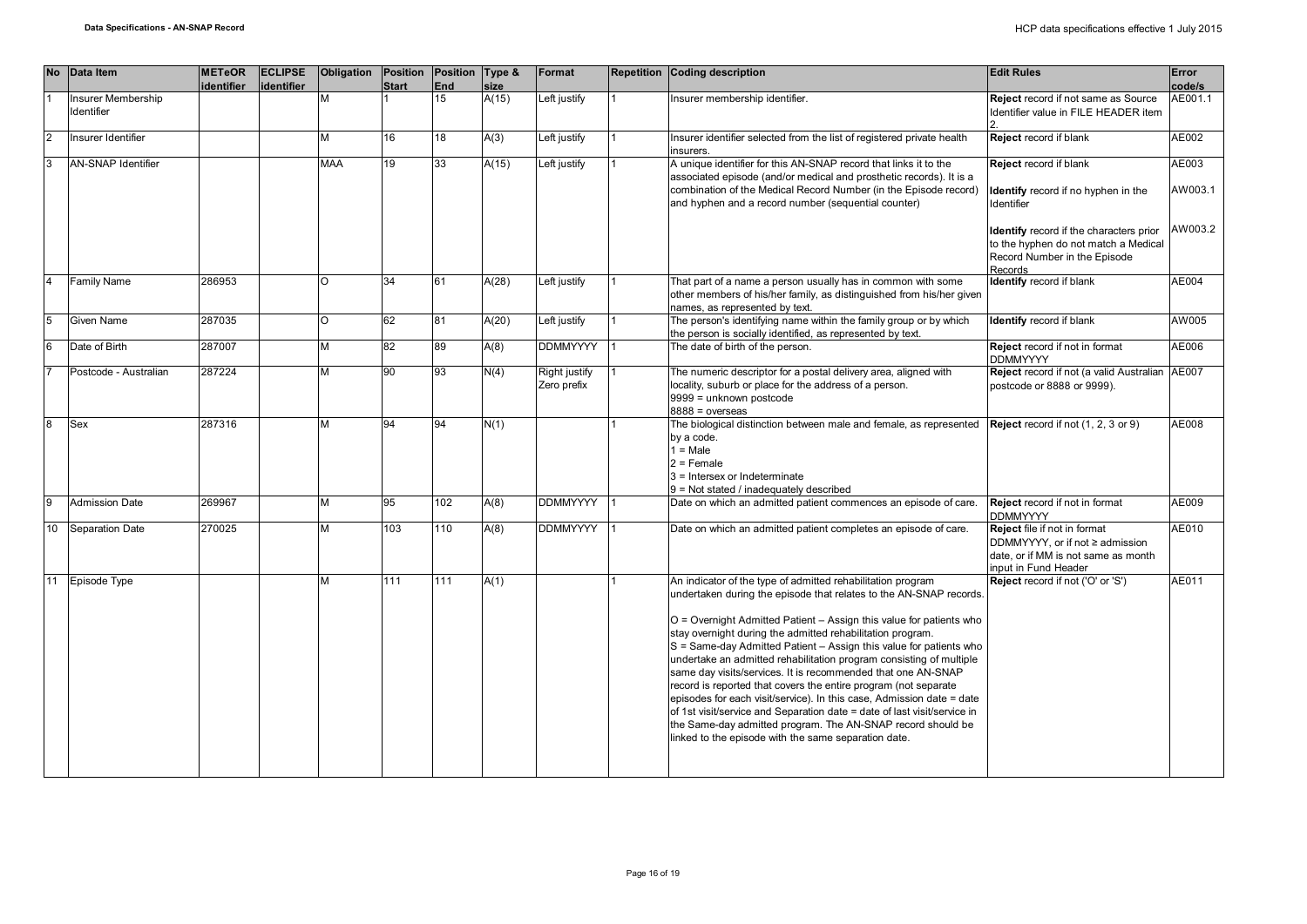|    | No Data Item                 | <b>METeOR</b><br>identifier | <b>ECLIPSE</b><br>identifier | Obligation | Position Position Type &<br><b>Start</b> | End | size | Format                  |    | <b>Repetition Coding description</b>                                                                                                                                                                                                  | <b>Edit Rules</b>                                                                                                      | Error<br>code/s |
|----|------------------------------|-----------------------------|------------------------------|------------|------------------------------------------|-----|------|-------------------------|----|---------------------------------------------------------------------------------------------------------------------------------------------------------------------------------------------------------------------------------------|------------------------------------------------------------------------------------------------------------------------|-----------------|
| 12 | Admission FIM Item<br>Scores |                             |                              | M          | 112                                      | 129 | N(1) |                         | 18 | The FIM score on admission for each of the 18 FIM motor and<br>cognition items<br>No Helper:                                                                                                                                          | <b>Reject</b> record if not (1, 2, 3, 4, 5, 6 or<br>7) and episode type is O.                                          | AE012           |
|    |                              |                             |                              |            |                                          |     |      |                         |    | Score of 7 - Complete Independence<br>Score of 6 - Modified Independence                                                                                                                                                              | If present, reject if not numeric.                                                                                     | AE012.1         |
|    |                              |                             |                              |            |                                          |     |      |                         |    | Helper:<br>Score of 5 - Supervision or setup<br>Score of 4 - Minimal assistance                                                                                                                                                       | <b>Identify</b> record if episode type is S<br>and not blank fill                                                      | AW012           |
|    |                              |                             |                              |            |                                          |     |      |                         |    | Score of 3 - Moderate assistance<br>Score of 2 - Maximal assistance<br>Score of 1 - Total assistance                                                                                                                                  |                                                                                                                        |                 |
|    |                              |                             |                              |            |                                          |     |      |                         |    | *refer to quide for use                                                                                                                                                                                                               |                                                                                                                        |                 |
| 13 | Discharge FIM Item Scores    |                             |                              | M          | 130                                      | 147 | N(1) |                         | 18 | The FIM score on discharge for each of the 18 FIM motor and<br>cognition items.<br>No Helper:                                                                                                                                         | <b>Reject</b> record if not (1, 2, 3, 4, 5, 6 or<br>7) and episode type is O and not<br>Episode Mode of Separation = 8 | AE013           |
|    |                              |                             |                              |            |                                          |     |      |                         |    | Score of 7 - Complete Independence<br>Score of 6 - Modified Independence<br>Helper:                                                                                                                                                   | If present, reject if not numeric.                                                                                     | AE013.1         |
|    |                              |                             |                              |            |                                          |     |      |                         |    | Score of 5 - Supervision or setup<br>Score of 4 - Minimal assistance                                                                                                                                                                  | <b>Identify</b> record if episode type is S<br>and not blank fill                                                      | AW013           |
|    |                              |                             |                              |            |                                          |     |      |                         |    | Score of 3 - Moderate assistance<br>Score of 2 - Maximal assistance                                                                                                                                                                   |                                                                                                                        |                 |
|    |                              |                             |                              |            |                                          |     |      |                         |    | Score of 1 - Total assistance<br>*refer to quide for use                                                                                                                                                                              |                                                                                                                        |                 |
| 14 | <b>AROC Impairment Codes</b> |                             |                              | M          | 148                                      | 154 | A(7) | NN.NNNN<br>Left justify |    | Enter the Impairment Code (AUS version 2) that best describes the <b>Reject</b> record if not a valid code<br>primary reason for admission to the rehabilitation episode.                                                             |                                                                                                                        | AE014           |
|    |                              |                             |                              |            |                                          |     |      |                         |    | Code as specifically as possible and where possible avoid the use of<br>impairment group 13 - 'Other Disabling Impairments'.<br>Each entry should consist of:<br>two (2) digits that represent the impairment group (zero prefixed if |                                                                                                                        |                 |
|    |                              |                             |                              |            |                                          |     |      |                         |    | 1 digit)<br>a decimal point<br>up to four (4) digits that represent more specific categories within                                                                                                                                   |                                                                                                                        |                 |
|    |                              |                             |                              |            |                                          |     |      |                         |    | impairment groups if applicable (blank fill any unused characters).                                                                                                                                                                   |                                                                                                                        |                 |
| 15 | Assessment Only Indicator    |                             |                              | M          | 155                                      | 155 | N(1) |                         |    | Whether only assessment, and no treatment, was provided during<br>an episode of admitted patient care, as represented by a code.                                                                                                      | Reject record if not (1 or 2)                                                                                          | AE015           |
|    |                              |                             |                              |            |                                          |     |      |                         |    | Assessment only occurs when the person was seen on one<br>occasion only for assessment and no rehabilitation treatment and no<br>further intervention by this service team is planned to occur within                                 |                                                                                                                        |                 |
|    |                              |                             |                              |            |                                          |     |      |                         |    | the next 90 days. If a person is booked/seen for subsequent<br>treatment within 90 days, they are not Assessment Only. If a person<br>is booked for subsequent assessment (but not treatment), they are                               |                                                                                                                        |                 |
|    |                              |                             |                              |            |                                          |     |      |                         |    | assessment only. Record:<br>$1 = Yes$                                                                                                                                                                                                 |                                                                                                                        |                 |
|    |                              |                             |                              |            |                                          |     |      |                         |    | $2 = No$                                                                                                                                                                                                                              |                                                                                                                        |                 |
| 16 | <b>AN-SNAP Class</b>         |                             |                              | М          | 156                                      | 159 | N(4) |                         |    | The AN-SNAP class to which the episode is assigned. AN-SNAP<br>Class is only applicable to overnight episodes and must be reported<br>as 4 characters in the following format:                                                        | Reject if not a valid code and episode AE016<br>$type = O$                                                             |                 |
|    |                              |                             |                              |            |                                          |     |      |                         |    | "2" prefix followed by AN-SNAP version 2 class code.<br>"3" prefix followed by AN-SNAP version 3 class code.                                                                                                                          | If present, reject if not numeric.                                                                                     | AE016.1         |
|    |                              |                             |                              |            |                                          |     |      |                         |    |                                                                                                                                                                                                                                       | <b>Identify</b> record if episode type $=$ S<br>and not blank fill.                                                    | AW016           |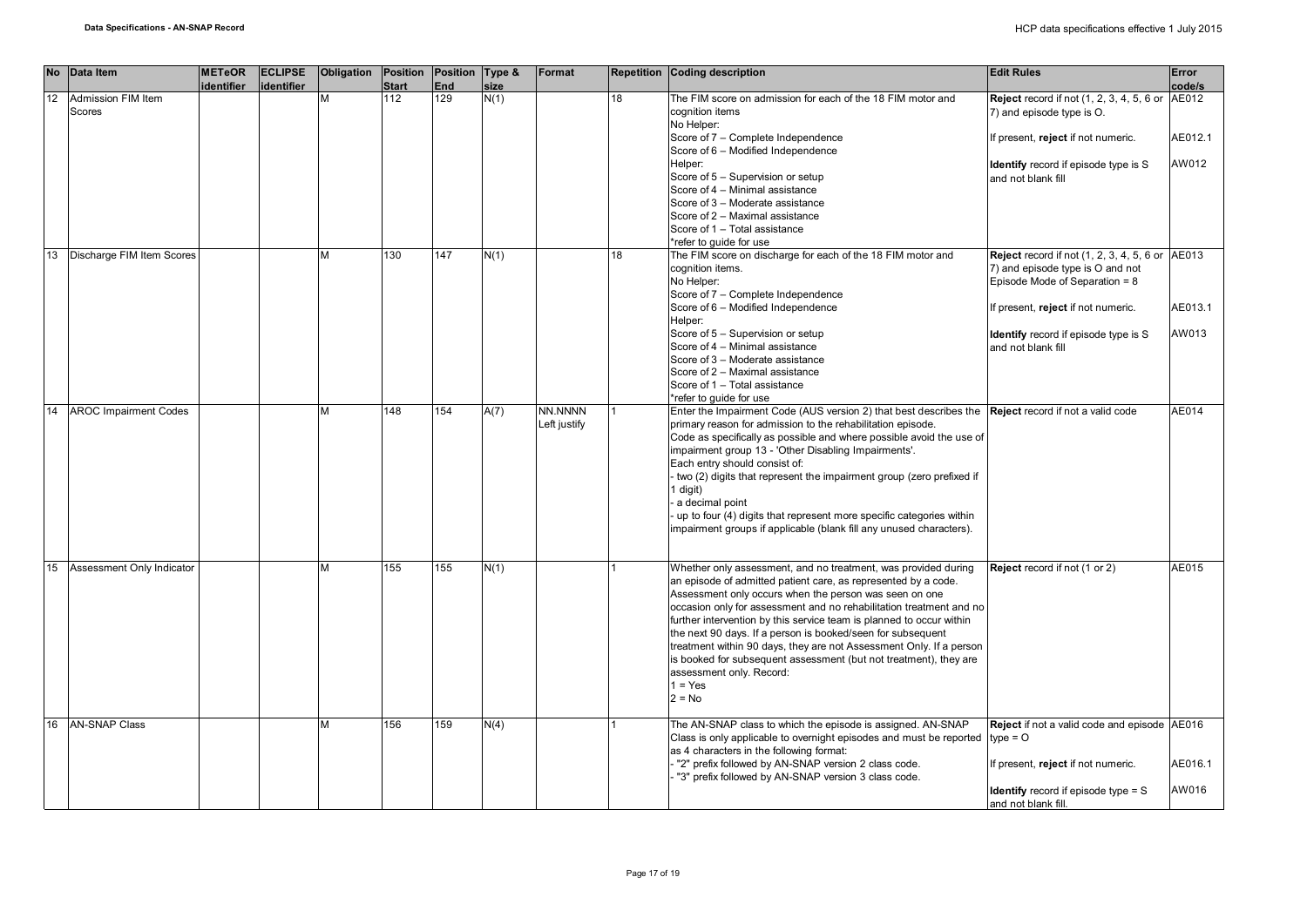|    | No Data Item             | <b>IMETeOR</b> | <b>ECLIPSE</b> | Obligation | Position     | Position Type & |             | Format          | <b>Repetition Coding description</b>                                                                                       | <b>Edit Rules</b>                                                                | Error   |
|----|--------------------------|----------------|----------------|------------|--------------|-----------------|-------------|-----------------|----------------------------------------------------------------------------------------------------------------------------|----------------------------------------------------------------------------------|---------|
|    |                          | lidentifier    | lidentifier    |            | <b>Start</b> | End             | <b>Size</b> |                 |                                                                                                                            |                                                                                  | code/s  |
|    | 17 SNAP Version          |                |                |            | 160          | 161             | N(2)        |                 | The version of the AN-SNAP Classification used to report item 16.<br>$102$ = AN-SNAP Version 2<br>$03$ = AN-SNAP Version 3 | <b>Reject</b> record if not (01, 02 or 03) and AE017<br>episode type $=$ $\circ$ |         |
|    |                          |                |                |            |              |                 |             |                 |                                                                                                                            | If present, reject if not numeric.                                               | AE017.1 |
|    |                          |                |                |            |              |                 |             |                 |                                                                                                                            | <b>Identify</b> record if episode type $=$ S<br>and not blank fill.              | AW017.1 |
|    |                          |                |                |            |              |                 |             |                 |                                                                                                                            | <b>Identify</b> if (01) and episode type $=$ O                                   | AW017.2 |
| 18 | Rehabilitation plan date | 341640         |                |            | 162          | 169             | A(8)        | <b>DDMMYYYY</b> | The date a multi-disciplinary rehabilitation plan is established for an<br>episode of admitted patient care.               | <b>Reject</b> record if not in format<br><b>DDMMYYYY</b>                         | AE018   |
| 19 | Discharge plan date      |                |                |            | 170          | 177             | A(8)        | <b>DDMMYYYY</b> | The date a discharge plan is established for an episode of admitted<br>patient care.                                       | <b>Reject</b> record if not in format<br><b>DDMMYYYY</b>                         | AE019   |

**Total record length = 177**